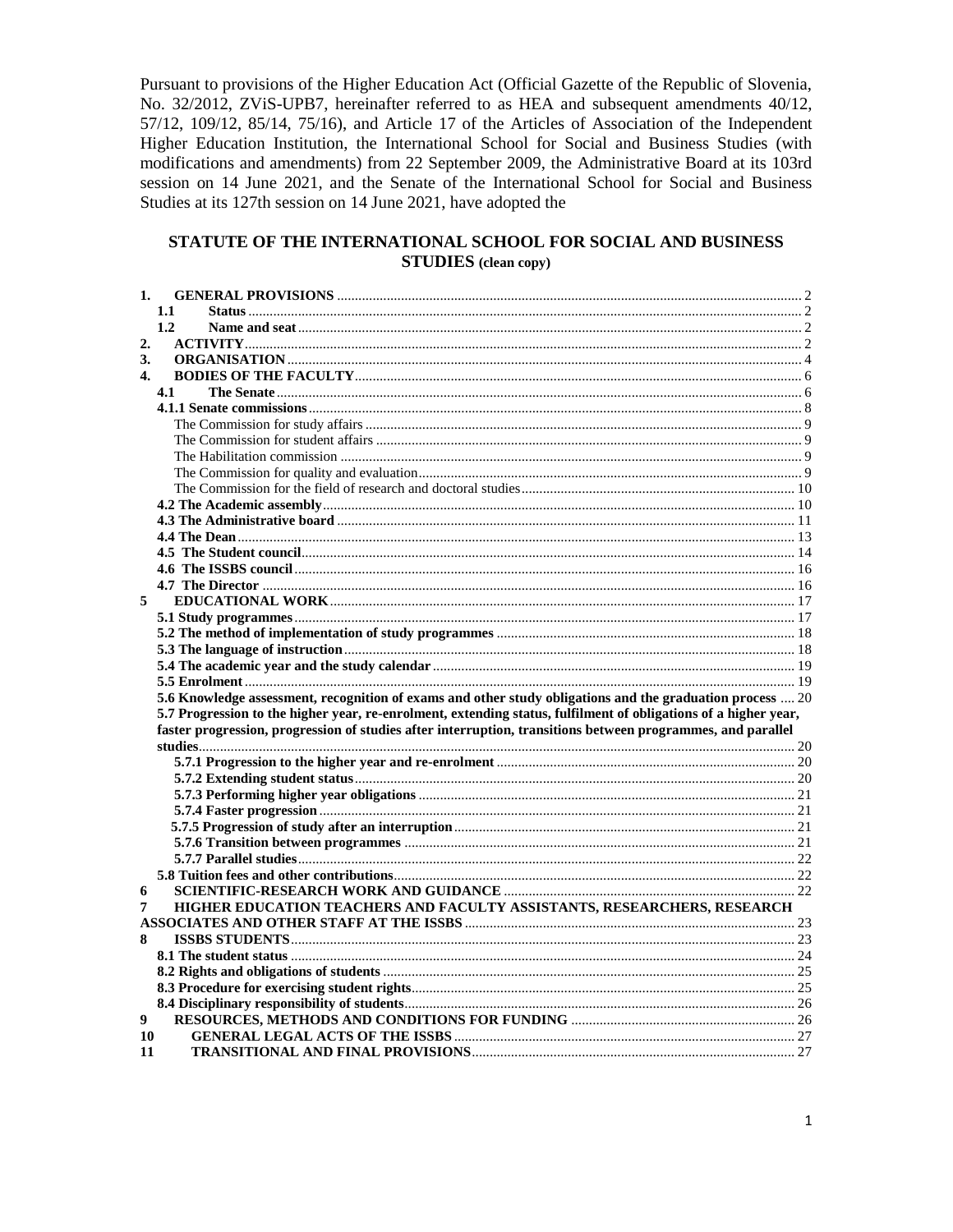# <span id="page-1-0"></span>**1. GENERAL PROVISIONS**

## <span id="page-1-1"></span>**1.1 Status**

## Article 1

The International School for Social and Business Studies (hereinafter referred to as the faculty) is an independent higher education institution established by the Management of Development, Quality and Strategies in Education Institute (MRKSI).

### <span id="page-1-2"></span>**1.2 Name and seat**

### Article 2

The name of the higher education institution is: Mednarodna fakulteta za družbene in poslovne študije

The abbreviation of the name of the higher education institution is: MFDPŠ

The name in the English language is: International School for Social and Business Studies

The abbreviation of the name of the higher education institution in the English language is: **ISSBS** 

The seat of the International School for Social and Business Studies: Mariborska cesta 7, 3000 CELJE

## Article 3

The faculty has its seal, stamp, emblem and graphic design used on its documents. The seal, the emblem and the graphic design of the faculty are determined under current legislation and in accordance with the visual identity of the faculty.

The round-shaped stamp, 35 mm in diameter or 19 mm in diameter, contains the name and the seat of the faculty, as well as the coat-of-arms of the Republic of Slovenia.

## Article 4

The faculty is a legal entity with rights and duties determined by sectoral legislation, Act of Establishment and this Statute. The faculty is entered in the court register by decision of the Celje District Court, under entry number 1/08930/00 from 27 June 2006.

# <span id="page-1-3"></span>**2. ACTIVITY**

# Article 5

The activities of the Institution are: 58.110 Book publishing 58.130 Newspaper publishing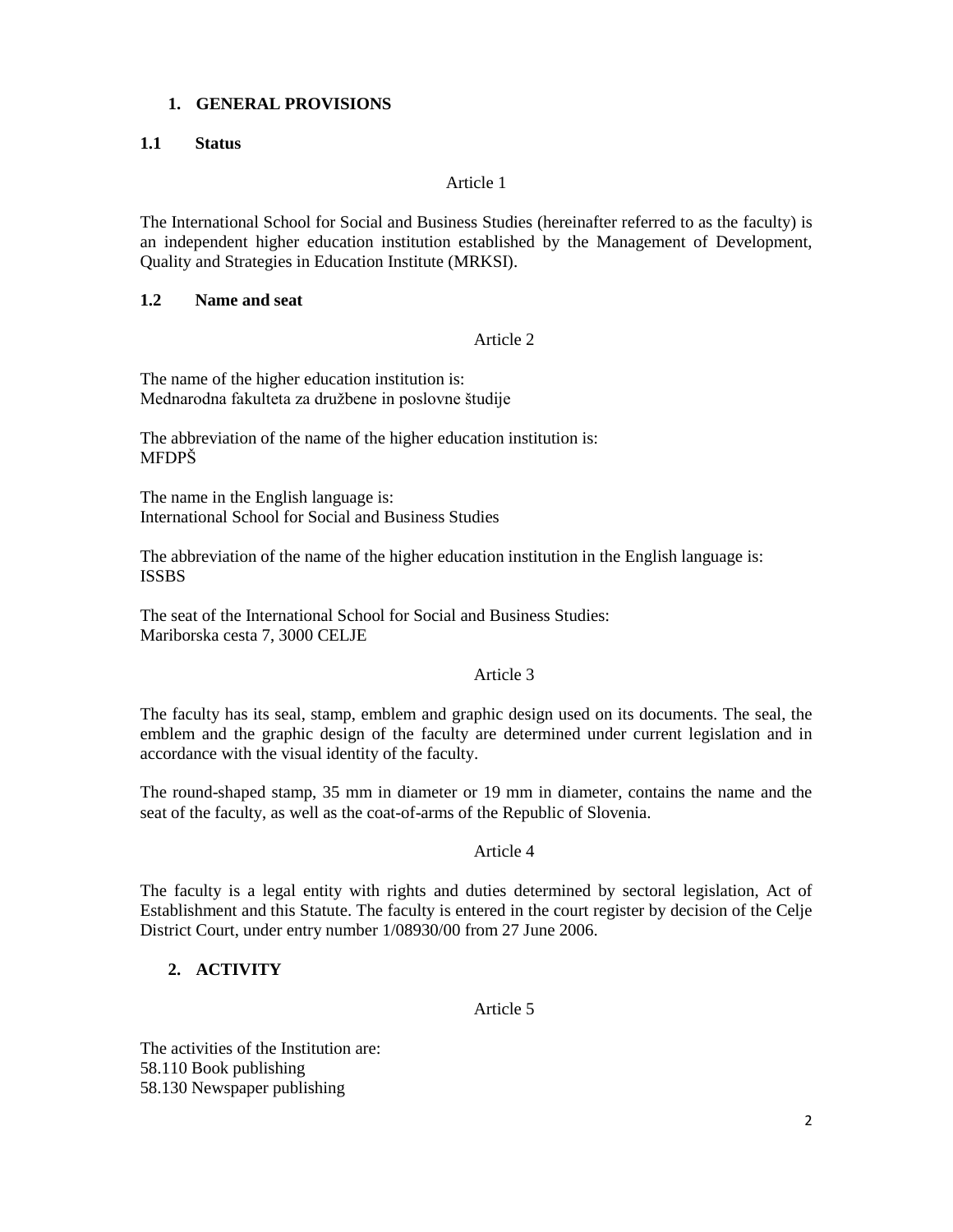58.140 Publishing of journals and periodicals

59.200 Sound recording and music publishing activities

58.190 Other publishing activities

18.120 Other printing

18.130 Pre-press and pre-media services

18.200 Reproduction of recorded media

62.020 Computer consultancy activities

62.010 Computer programming activities

63.110 Data processing, hosting and related activities

58.290 Other software publishing

62.090 Other information technology service activities

72.190 Other research and experimental development on natural sciences and

engineering

72.200 Research and experimental development on social sciences and humanities

69.103 Other legal activities

69.200 Accounting, bookkeeping and auditing activities; tax consultancy

73.200 Market research and public opinion polling

70.220 Other business and management consulting

74.300 Translation and interpretation activities

82.300 Organisation of conventions and trade shows

63.990 Other information provision services

84.120 Regulation of health care, education, cultural services and other social services,

excluding social security

84.130 Regulation of and contribution to more efficient operation of businesses

85.422 Higher education / Third stage of tertiary education

85.5 Other education (services)

85.590 Other education n.e.c.

94.110 Activities of business and employers' membership organisations

94.120 Activities of professional membership organisations

91.011 Library activities

99.000 Activity of extraterritorial organisations and bodies

47.190 Other retail sale in non-specialised stores

47.910 Retail sale via mail order or via the Internet

47.990 Other retail sale outside stores, stalls and markets

## Article 6

The Institution carries out its activity by developing, planning, organising and implementing:

- − undergraduate education within the framework of study programmes leading to the firstdegree education in business and administrative sciences (34) and social sciences (31), as well as teacher training and educational sciences (14), humanities (22), law (38), personal services  $(81)$ ,
- − postgraduate education within the framework of study programmes leading to secondand third-degree education in business and administrative sciences (34), social sciences (31) teacher training and educational sciences (14), humanities (22), law (38), personal services  $(81)$ ,
- − scientific research,
- − programmes for in-service training or lifelong learning,
- − conferences, seminars, summer schools and other forms of training,
- − professional consulting and development work,
- − publishing activities and
- − sales of study materials and other teaching aids,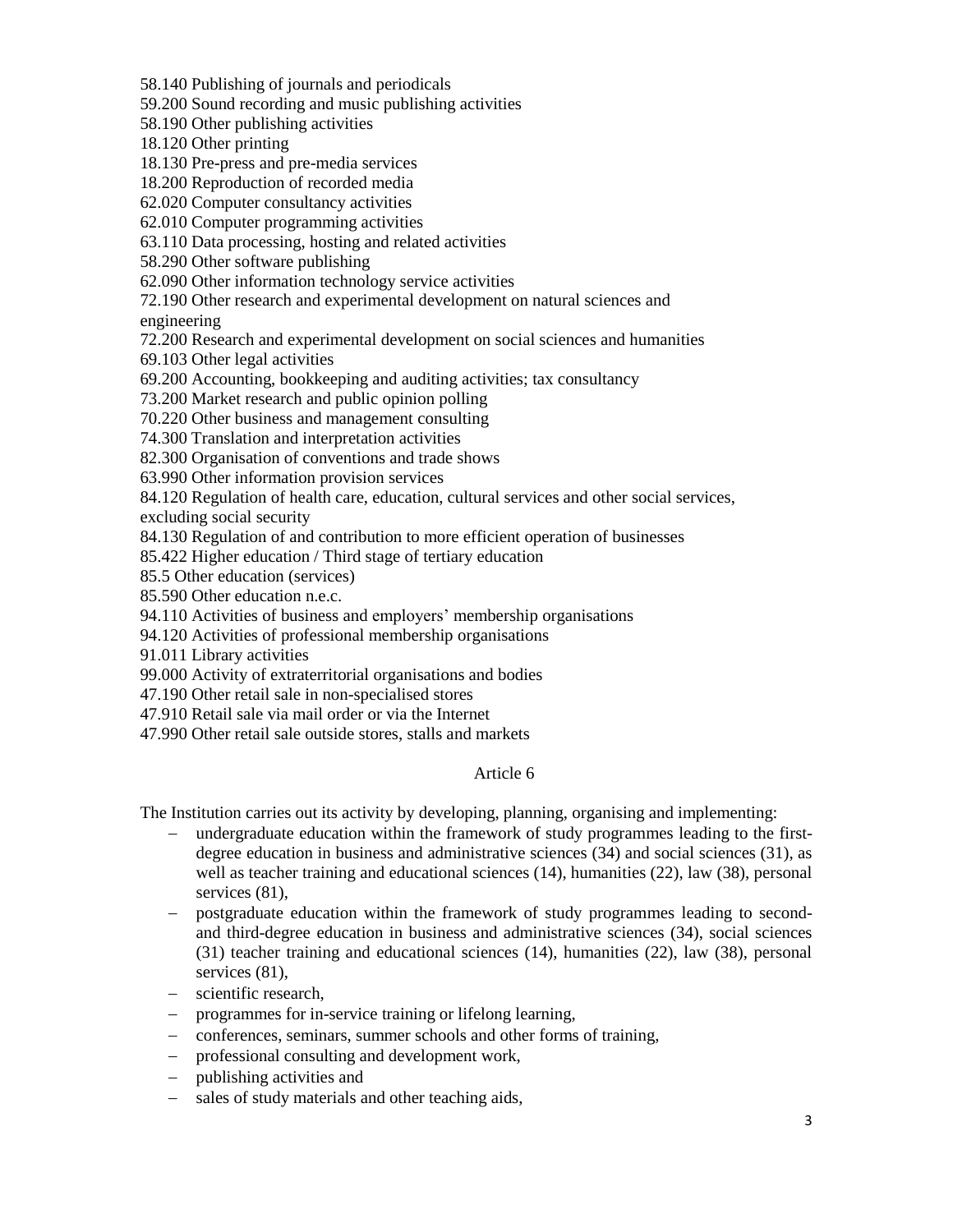- − library and documentation activities,
- − information activity,
- − new higher education undergraduate and graduate programmes,
- − activities in creating staff potential, developing existing staff and acquiring new staff for educational, scientific research, development and consulting work at the Institution,
- − cooperation with domestic and foreign higher education, research and other institutions, relevant bodies and organisations,
- − other forms of action to realise the vision, mission and fundamental objectives.

# <span id="page-3-0"></span>**3. ORGANISATION**

## Article 7

Within the Faculty, organisational units are formed to implement educational, research, international and other academic activities. The following organisational units can be established by the faculty:

- − chairs,
- − institutes,
- − centres.

The operating principles and competence of chairs, institutes and centres are defined in the Act on Internal Organisation and Systematisation of Jobs, adopted by the Administrative Board.

Chairs, institutes and centres are established, closed, shared and combined in accordance with the requirements and needs of educational and research work.

Other organisational units are called departments. Activity in the professional field of the Faculty is performed in the following departments:

- − education department,
- − research department,
- − student office,
- − general services.

One or more Vice-Deans are appointed by the Dean of the Faculty; they shall be selected among higher education teachers and research associates with the prior consent of the Faculty Senate. The Vice-Dean shall be appointed for the term of appointment of the Dean and may be reappointed. He shall be accountable to the Dean for his work.

The Vice-Dean of the Faculty:

- assists the Dean in solving and coordinating the educational and scientific-research work of the Faculty,
- directs and supervises the work of professional services within the field of study and student affairs, research and international cooperation services and environmental cooperation,
- performs professional work related to implementation of the rules in the field of study activities and other education, research and international cooperation, and environmental cooperation,
- is responsible for the promotion of the Faculty (information days, other presentations of the Faculty),
- performs activities and tasks within his competence under the authority of the Dean.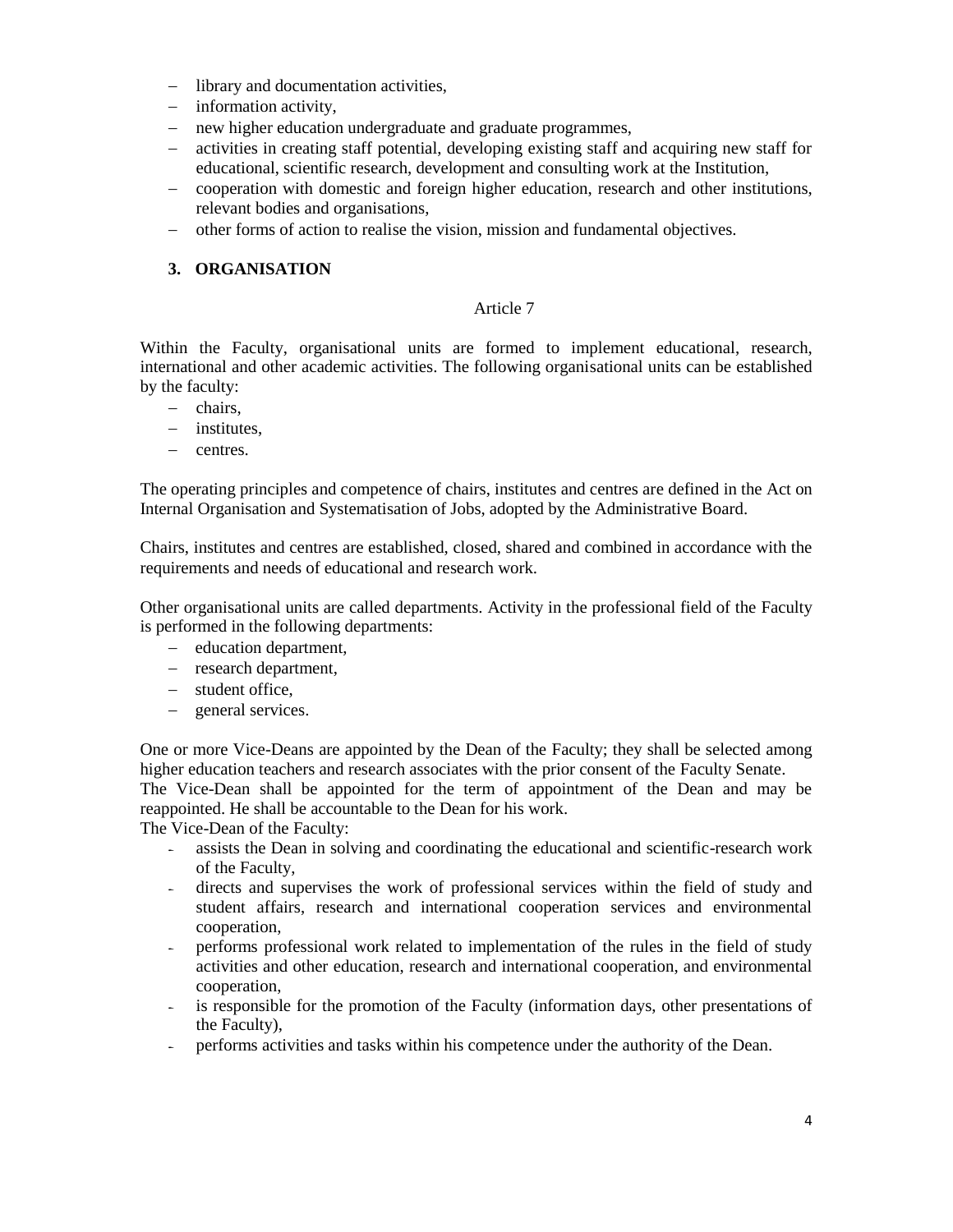# Article 7a

## (chairs)

Chairs are formed in a specific, rounded section of a field of study in order to coordinate and develop educational and related scientific research work in the specific field.

Higher education teachers, researchers and faculty assistants cooperate within chairs. External experts can also form the chairs.

The work of the chair is managed and coordinated by the Head, who shall be appointed and relieved from office by the Senate of the Faculty on the proposal of the Dean. The Head shall be appointed for a four-year term and may be reappointed after that period.

### Article 7b

#### (institutes)

Institutes are formed in a particular research area in order to implement the basic, applied, development and other projects and to provide professional, advisory and other services financed from public funds or from the funds of project contracting authority.

Research, professional and guidance work within Institutes is carried out by higher education teachers, researchers and faculty assistants, as well as students and other experts.

Activities and function of the chair may also be performed by the Institute.

The work of the Institute is managed and coordinated by the Head, who shall be appointed and relieved from office by the Senate of the Faculty on the proposal of the Dean. The Head shall be appointed for a four-year term and may be reappointed after that period.

## Article 7c

#### (centres)

Centres are formed for the purpose of conducting, organising and promoting educational and research work, transferring the use and up-to-date methods of work, knowledge and achievements, as well as performing computer and information-documentation activities.

The work of the centre is coordinated and managed by the Head, who is appointed and relieved from office by the Senate of the Faculty on the proposal of the Dean. The Head shall be appointed for a four-year term and may be reappointed after that period.

The Faculty also organises the ISSBS Career Centre (ISSBS CC), which is an independent internal organisational unit, intended to advise, inform and raise awareness of prospective students, students and graduates on career development opportunities, resolve student dilemmas on study programmes, study and work mobility, work placements, preparation for entering the labour market and lifelong learning. ISSBS CC is a centre where counselling and support services are provided to the stakeholders of the study process in terms of cooperating with employers, study counselling, getting assistance in preparation for employment, international mobility and gaining practical experience.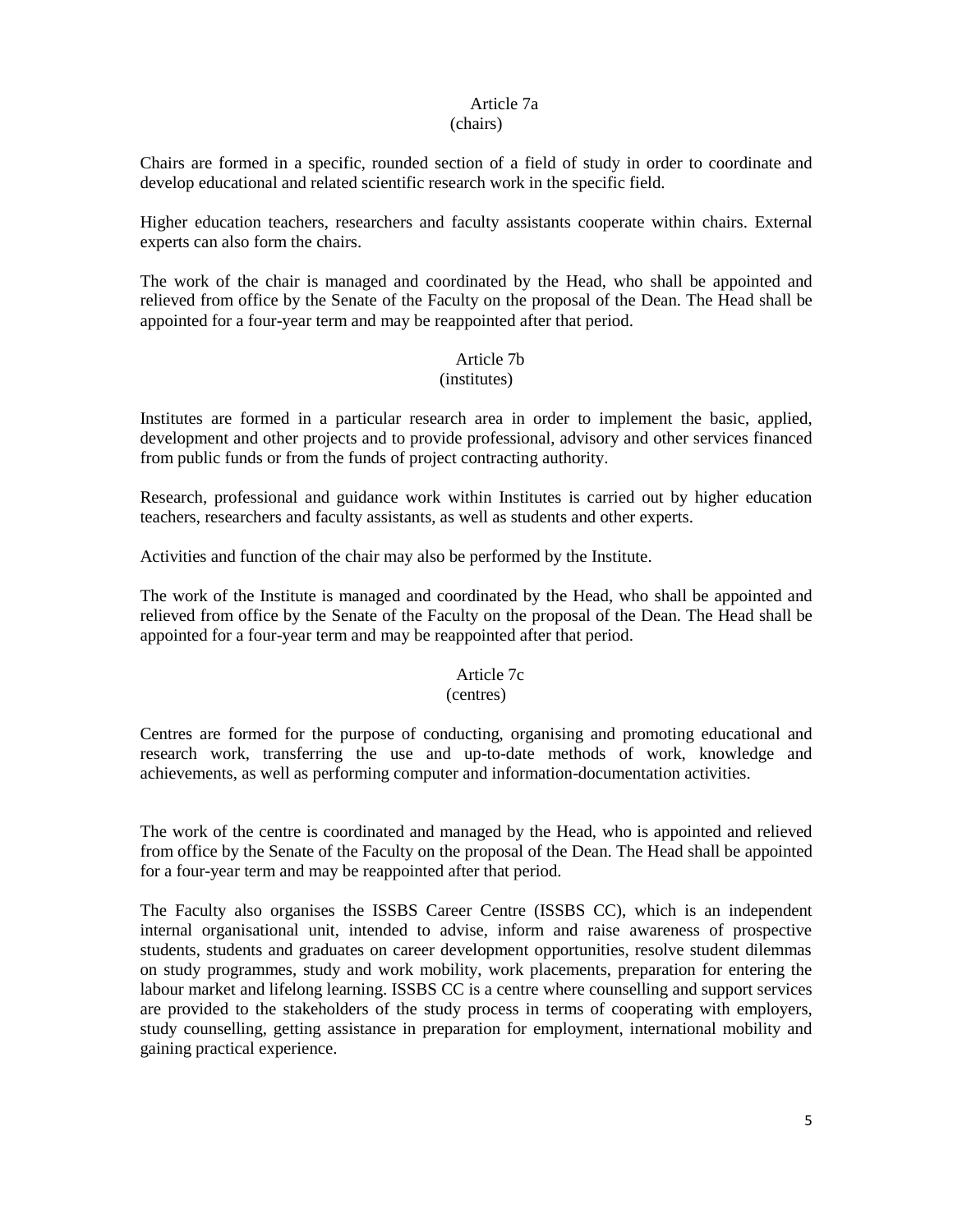# <span id="page-5-0"></span>**4. BODIES OF THE FACULTY**

Article 8

The bodies are:

- − the Senate
- − the Academic Assembly,
- − the Administrative Board,
- − the Dean
- − the Student Council,
- − the ISSBS Council,
- − the Director.

### <span id="page-5-1"></span>**4.1 The Senate**

## Article 9

The Senate is the highest expert body in which the scientific disciplines and the professional fields of the Faculty are represented equally.

The Senate has nine members, namely seven high school teachers and researchers and two students. The Dean is a member of the Senate by position.

## Article 10

Senate members are elected among higher education teachers and researchers by the Academic Assembly. The term of office of members of the Senate selected among higher education teachers and researchers shall be two years or until the election of a new Senate. These Senate members may be re-elected.

Student members of the Senate are elected by the Student Council, one from among the undergraduate students and one from among the postgraduate students. The term of office of student members of the Senate shall be one year. An individual student may be re-elected.

## Article 11

The decision on the initiation of candidature procedure for the members of the Senate, on the composition and the holding of members election shall be adopted by the Senate on the proposal of the Dean no later than six months before the expiration of the term of office of the Senate.

## Article 12

Candidates for Senate members from the ranks of higher education teachers and researchers may be nominated by at least three higher education teachers, researchers, faculty staff or the Dean of the Faculty.

#### Article 13

The Academic Assembly shall elect the Senate members validly if a majority of members of the Academic Assembly is present at a meeting of the Academic Assembly.

Elections are performed by secret ballot unless the Academic Assembly decides otherwise by a majority of members present.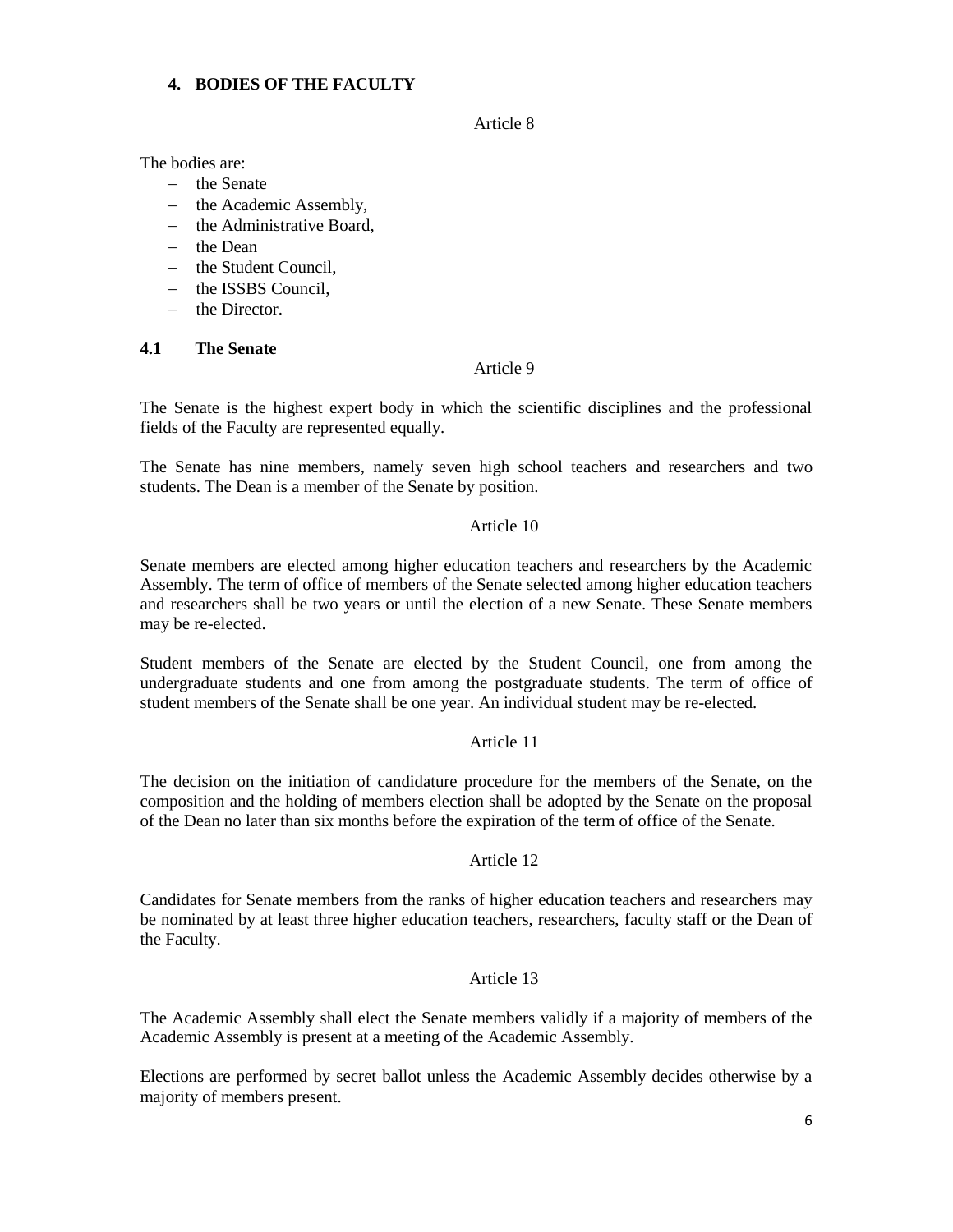Selected Senate member/s is/are candidate/s from among the higher education teachers or researchers who received the most votes from the Academic Assembly.

### Article 14

In the event that a member of the Senate from among the higher education teachers or researchers shall resign or no longer cooperate with the Faculty, they shall be relieved from office by the Senate on the proposal of the Dean.

In the event that a Senate member from among the students shall resign or cease to be a student, the Senate membership is terminated as well. The SC appoints a replacement member from among its members.

In the case referred to in the first paragraph of this Article, the Senate shall adopt a decision on the by-election of a Senate member.

The term of office of the newly named or selected representative expires on the date on which the term of office of the representative whom he replaced would expire.

### Article 15

The Senate is constituted at a meeting convened by the Dean following the elections at the Academic Assembly. A condition for convening a first Senate session is that at least two-thirds (2/3) of the Senate members are elected. Until then, the former Senate is in operation.

#### Article 16

The Senate of the Faculty:

- − discusses and adopts the Statute of the Faculty and its amendments and supplements in collaboration with the Administrative Board of the Faculty in identical wording
- − adopts study programmes,
- − monitors their implementation,
- − elects the Dean,
- − proposes the elected Dean to the Administrative Board for appointment,
- − adopts general acts related to higher education and scientific research,
- − adopts criteria for appointment to the title of higher education teachers, researchers and faculty assistants,
- − performs all procedures related to the appointment to the title,
- − adopts the annual plan and programme of work of the Faculty, and the annual report,
- − adopts the study calendar,
- − adopts and defines the content of the call for enrolment in undergraduate and postgraduate study programmes
- − appoints the Heads of the organisational units of the Faculty upon the proposal of the Dean,
- − approves the appointment of Vice-Deans,
- − proposes restrictions to enrolment in study programmes, and examines and adopts the report on enrolment analysis,
- − adopts the power of the Dean to decide matters under the responsibility of the Senate,
- − adopts scientific research programmes,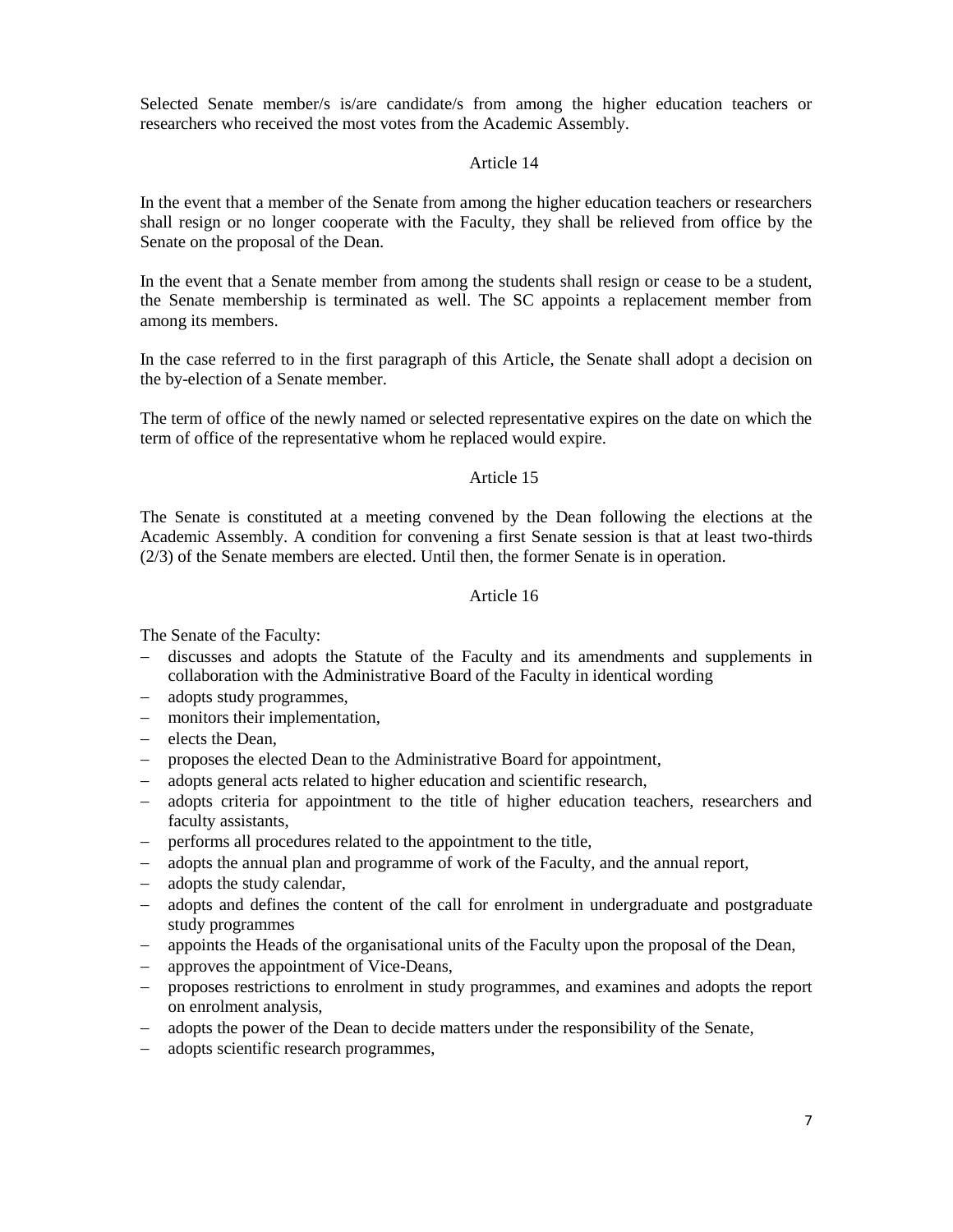- appoints a mentor to doctoral candidates, confirms doctoral dissertations topics, appoints a commission to evaluate a doctoral dissertation topic and a commission for evaluation and defence of a doctoral dissertation, or of withdrawal of a doctoral dissertation,
- − decides on the establishment and organisational changes of chairs, institutes, centres and other organisational forms of higher education,
- as a third instance body (depending on the nature of the application), decides on appeals,
- − takes care of monitoring the quality of educational, scientific research and development work and adopts the Self-evaluation report,
- − performs other duties, if required by law or the Statute.

The approach method of the Senate can be further specified in the Rules of Procedure.

# Article 17

As a rule, the sessions of the Senate shall be convened by the Dean once a month. 1/3 of the members of the Senate or the Administrative Board may also propose that a Senate meeting be convened.

The Director and the Assistant Director participate in the Senate meetings without the right to vote. Vice-Deans, if they are not members of the Senate, and the President of the Academic Assembly, participate in Senate meetings without the right to vote.

The Senate may close the meeting or part of the Senate meeting to the public by decision. At the proposal of the Dean, individual matters may be decided at a correspondence session.

# Article 18

The Senate has a quorum shall the majority of the members of the Senate be present. The Senate adopts resolutions by a majority of the members present, unless otherwise provided in the Statute.

## <span id="page-7-0"></span>**4.1.1 Senate commissions**

## Article 19

The Senate appoints the following permanent commissions:

- 1. the Commission for study affairs.
- 2. the Commission for student affairs.
- 3. the Habilitation commission.
- 4. the Commission for quality and evaluation.
- 5. the Commission for the field of research and doctoral studies.

The Senate may appoint other commissions. The number and composition of the commissions, their tasks, powers and president shall be determined by the Senate on the proposal of the Dean. The term of office of the members of the Senate commissions shall be bound to the term of the Senate.

#### Article 20

Commissions are headed by responsible Vice-Deans or the nominated presidents. The Commission has a quorum if more than half of all commission members are present at the commission meeting. The decision is adopted if it is voted for by a majority of the committee members present.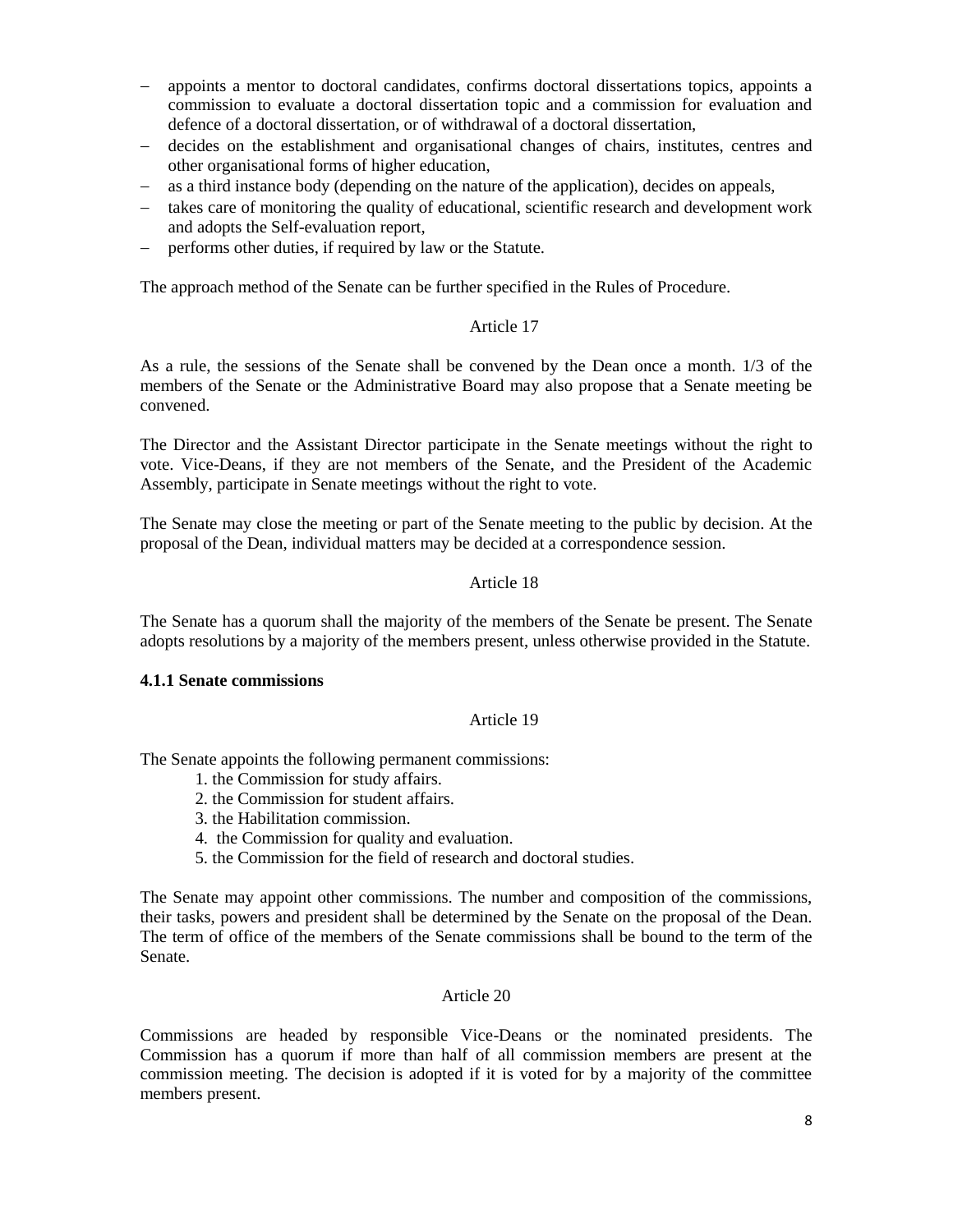# <span id="page-8-0"></span>The Commission for study affairs

The Commission for study affairs consists of three higher education teachers. The Vice-Dean for Education is a member of this commission by position.

The tasks and responsibilities of the Commission for study affairs are:

- − discussing the 1st, 2nd and 3rd cycle study programmes and their modifications,
- − examining supplementary study programmes,
- − submitting proposals for changes and amendments to existing regulations in the field of education and proposing new regulations to the Senate,
- − performing other tasks in accordance with the Statute and general acts.

# Article 22

# <span id="page-8-1"></span>The Commission for Student Affairs

The Commission for student affairs consists of three higher education teachers and a student representative proposed by the Student Council. The Vice-Dean responsible for education is a member of this commission by position.

As a first-instance body, the Commission for student affairs:

- − considers all applications of students and candidates for study and decides on the above issues as a first-level authority,
- − performs other tasks in accordance with the Statute and general acts.

# Article 23

## <span id="page-8-2"></span>The Habilitation commission

The Habilitation commission consists of three members, usually full professors.

The tasks and responsibilities of the Habilitation commission are:

- − conducting the procedures for the election of higher education teachers, researchers, faculty assistants and research associates,
- − proposing an expert commission for election into the title to the Senate,
- − proposing the title of Distinguished Professor,
- − performing other tasks in accordance with the Statute and general acts.

## Article 24

## <span id="page-8-3"></span>The Commission for quality and evaluation

The Commission for quality and evaluation consists of three members: a representative of higher education teachers, associates or researchers, a representative of other staff and a student representative proposed by the Student Council of ISSBS

The tasks and responsibilities of the Quality and Evaluation Commission are:

− dealing with analyses on the monitoring, identification and assurance of quality of the Faculty as a whole, of education and research,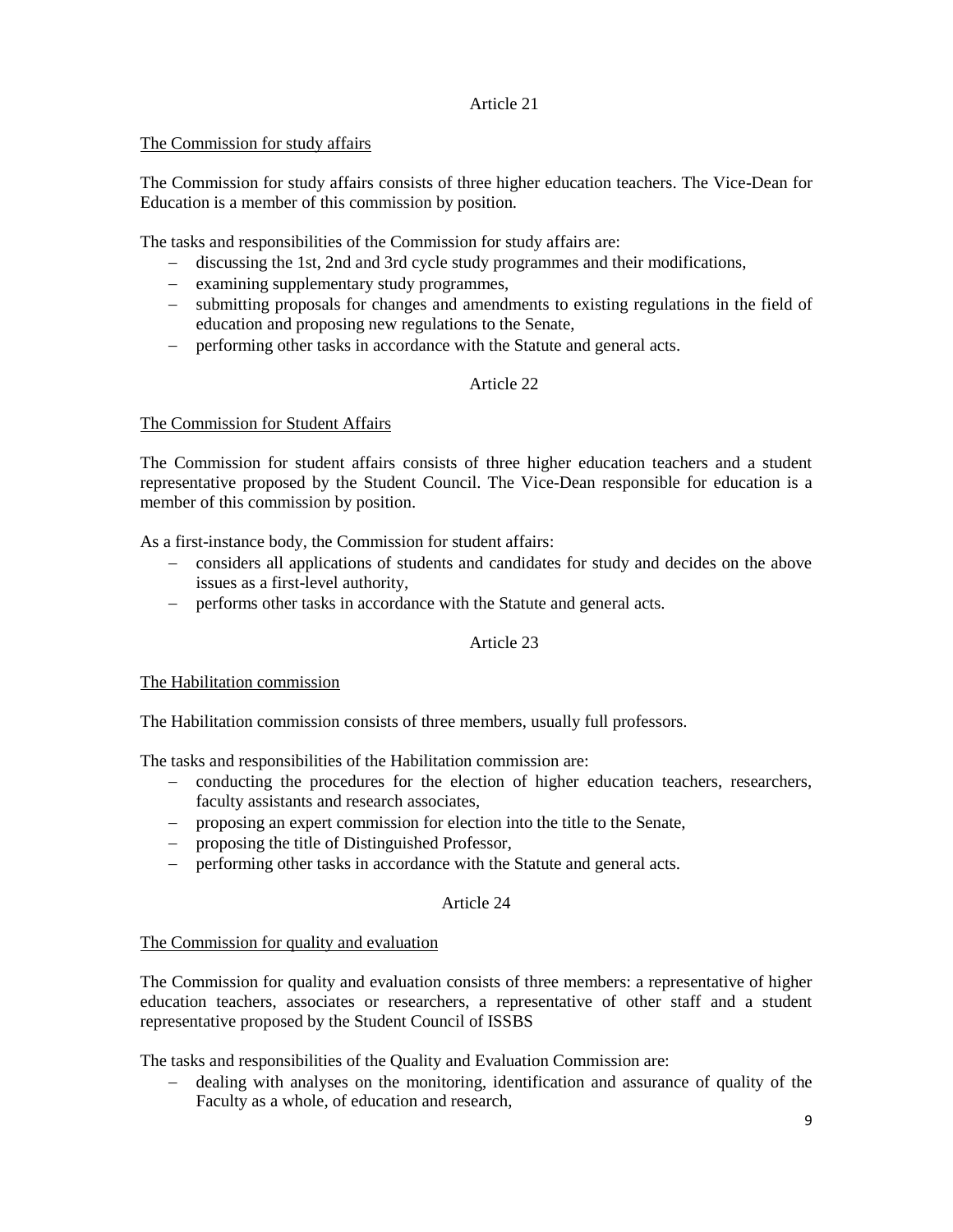- − discussing the proposal of indicators, standards and procedures for monitoring performance by major areas of ISSBS activities,
- − performing other tasks in accordance with the Statute and general acts.

# <span id="page-9-0"></span>The Commission for the field of research and doctoral studies

In accordance with Article 25 of the ISSBS Statute, the Commission for the field of research and doctoral studies consists of *five* higher education teachers. The Head of the 3rd cycle study programme is a member of the commission by position.

The tasks and responsibilities of the Commission for the field of research and doctoral studies are:

- providing the quality of the doctoral study programme;
- participating in the process of assessing the suitability of the research plan, disposition and doctoral dissertation;
- upon enrolment, appointing the proposed mentor and the proposed co-mentor to the doctoral candidate and forwarding their nomination to the Senate for appointment;
- planning and monitoring the development of scientific research and development work and scientific staff in the scientific fields of the Faculty,
- proposing the establishment of a new Institute or the discontinuation of an existing one to the ISSBS Senate,
- performing other tasks in accordance with the Statute and general acts.

## <span id="page-9-1"></span>**4.2 The Academic Assembly**

# Article 26

The Academic Assembly consists of all higher education teachers, researchers, assistants with a research title and faculty assistants regardless of title, who shall be included in the performance plan during the academic year, as well as the students. The number of students represents one fifth of the Academic Assembly members. At the beginning of each academic year, the Faculty shall inform the Student Council of the number of the Academic Assembly members.

Representatives of expert assistants are involved in the work of the Academic Assembly, with up to twenty employees to one expert assistant. At the beginning of the academic year, representatives of the expert assistants elect their representative.

Student representatives in the Academic Assembly are elected by the Student Council in such a way that, as a rule, students of all study programmes are equally represented.

All Faculty employees have the right to vote in the Academic Assembly on election day. Student representatives do not have the right to vote. The term of office of the members of the Academic Assembly is one year.

## Article 27

The President and the Deputy President of the Academic Assembly are elected by the Academic Assembly from among higher education teachers or researchers. The term of office of the President and Deputy President of the Academic Assembly is two years.

## Article 28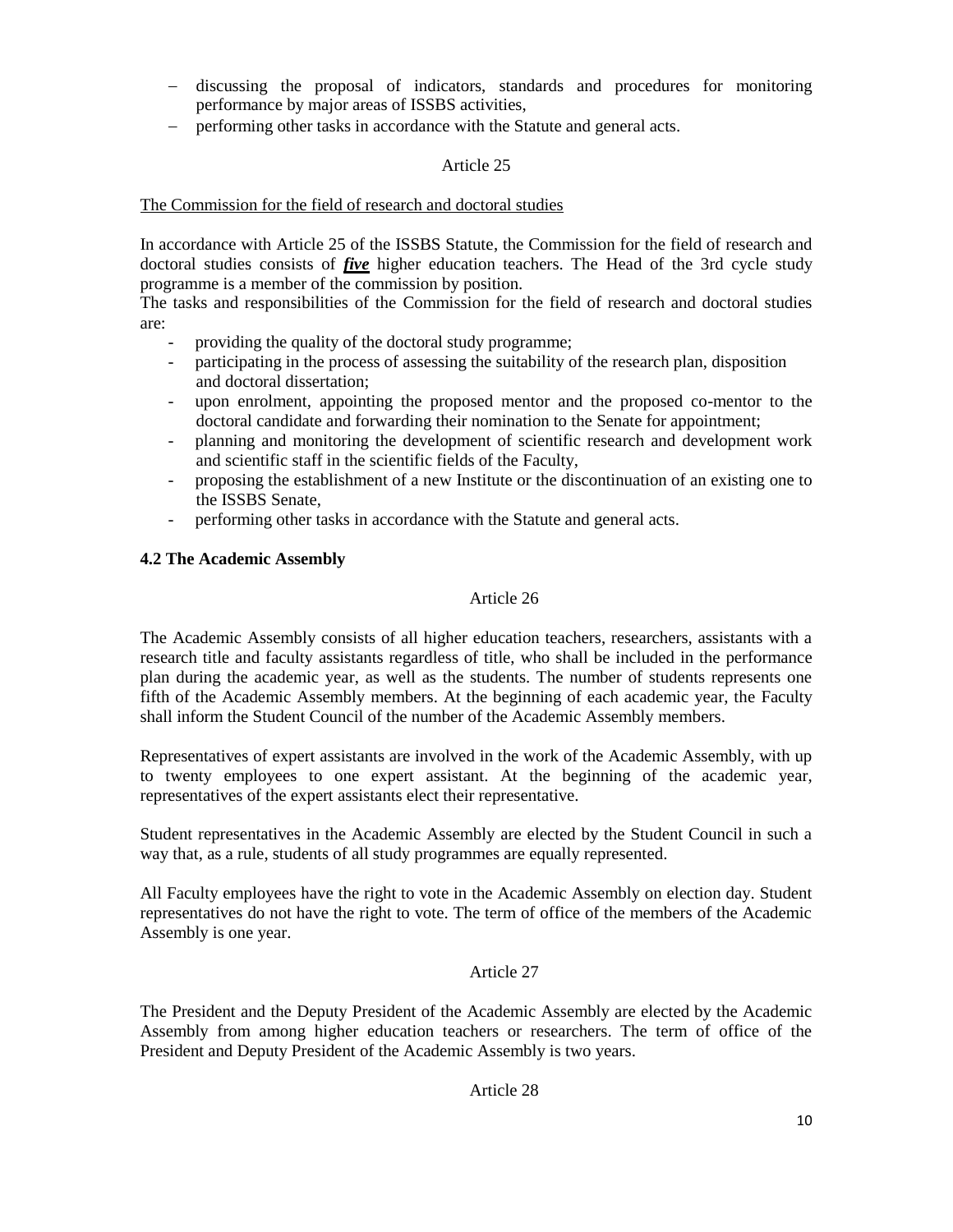The competences of the Academic Assembly are:

- − electing members of the Senate and proposing candidates for the Dean to the Senate, but only members of the Academic Assembly from the ranks of higher education teachers, researchers, faculty assistants and research associates have the right to vote in the election of members of the Senate and in formulating proposals for the Dean,
- − discussing activity reports from the Dean, QQA, and making suggestions and proposals to the Senate.

### Article 29

The Academic Assembly discusses and decides on issues within its competence at public meetings. Academic Assembly meetings may be closed to the public. Unless otherwise provided in the Statute, decisions shall be taken by a majority of the members present at the meeting.

### Article 30

Meetings of the Academic Assembly are convened by the President of the Academic Assembly or his deputy. The Academic Assembly meets at least once a year. The convocation of the Academic Assembly may be proposed by 1/3 of the members of the Academic Assembly or by the Dean.

### <span id="page-10-0"></span>**4.3 The Administrative Board**

## Article 31

The Administrative Board is the administrative body of the Faculty and has five members.

The Administrative Board consists of:

- three representatives of the founder,
- one representative of higher education teachers or other faculty staff,
- one representative of the economy or of the local community.

The Director, the Dean and the representatives of the Student Council shall be invited to attend the meetings of the Administrative Board. They participate without the right to vote.

The term of office of the members of the Administrative Board is four years. After the end of that period, the same person may be re-appointed or re-elected to the Administrative Board of the Faculty.

Representatives of the founder and representative of the economy or the local community shall be appointed by the Council of the Founding Institute. The member of the Administrative Board from among higher education teachers or other faculty staff shall be appointed by the Dean. Neither the Dean nor the Director of the Faculty may be elected to the Administrative Board.

## Article 32

Mandate of an individual member of the Administrative Board may be terminated early if:

- − their employment at the Faculty is terminated,
- − they resign,
- − they have been recalled by the applicant or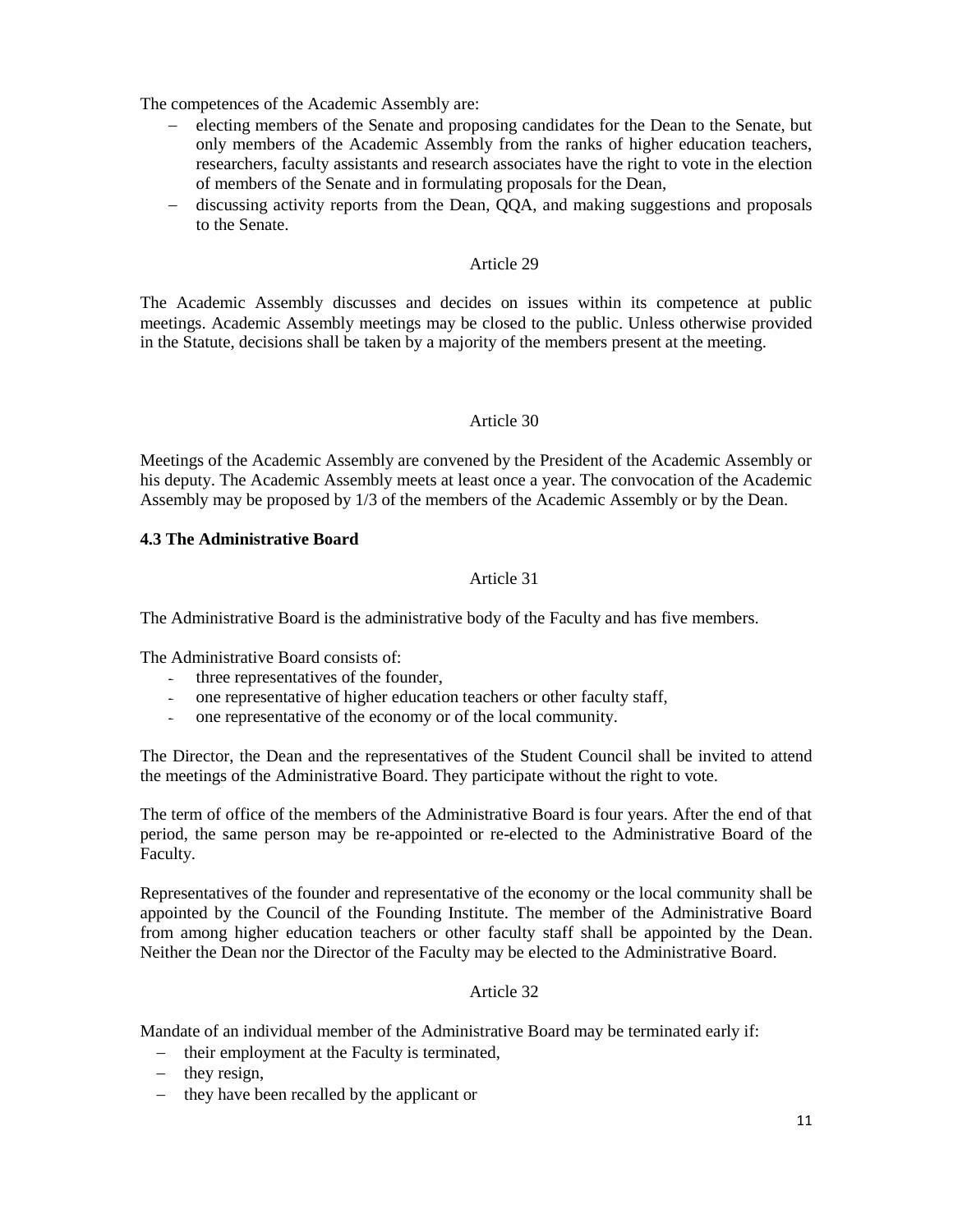− they assume a function incompatible with membership of the Administrative Board.

The term of office of the newly appointed or selected representative shall expire on the date on which the term of office of the representative whom they replaced would expire.

### Article 33

The Administrative Board of the Faculty shall decide on the management of the Faculty; in particular:

- − discusses and adopts the Statute of the Faculty and its amendments together with the Senate of the Faculty in the same wording,
- − appoints the Dean upon proposal of the Senate,
- − appoints the Director on the proposal of the Council of the Institution,
- − decides on tuition fees and other study contributions upon the proposal of the Dean,
- − approves the work programme with the financial plan and the annual report and forwards them to the founder,
- − adopts internal acts of the Faculty related to business operations of the Faculty,
- − decides on investments in fixed assets and other investments,
- − performs other tasks, if required by law, the Statute or other regulation.

### Article 34

The Administrative Board shall take decisions at meetings led by the President of the Administrative Board.

The Administrative Board shall validly decide if more than half of its members are present at the meeting and make decisions by a majority of the members present.

Adoption of the Faculty Statute, its amendments and additions shall require a majority vote of all members of the Administrative Board.

In urgent cases, the Administrative Board may, at the proposal of the President of the Administrative Board, decide on specific matters at a correspondence meeting.

If a member of the Administrative Board shall not attend a meeting three times in a row, despite having been invited, and does not justify his absence, the Dean may propose their recall or dismissal and election and respectively appointment of a new member.

#### Article 35

The Administrative Board has a president and a deputy president who shall be elected by the members of the Administrative Board from among themselves by electing the president from among the representatives of the founder, and the deputy president from among the representatives of higher education teachers or other faculty staff or vice versa.

#### Article 36

The President of the Administrative Board shall convene and chair the meeting of the Administrative Board and ensure the implementation of decisions adopted at the meeting.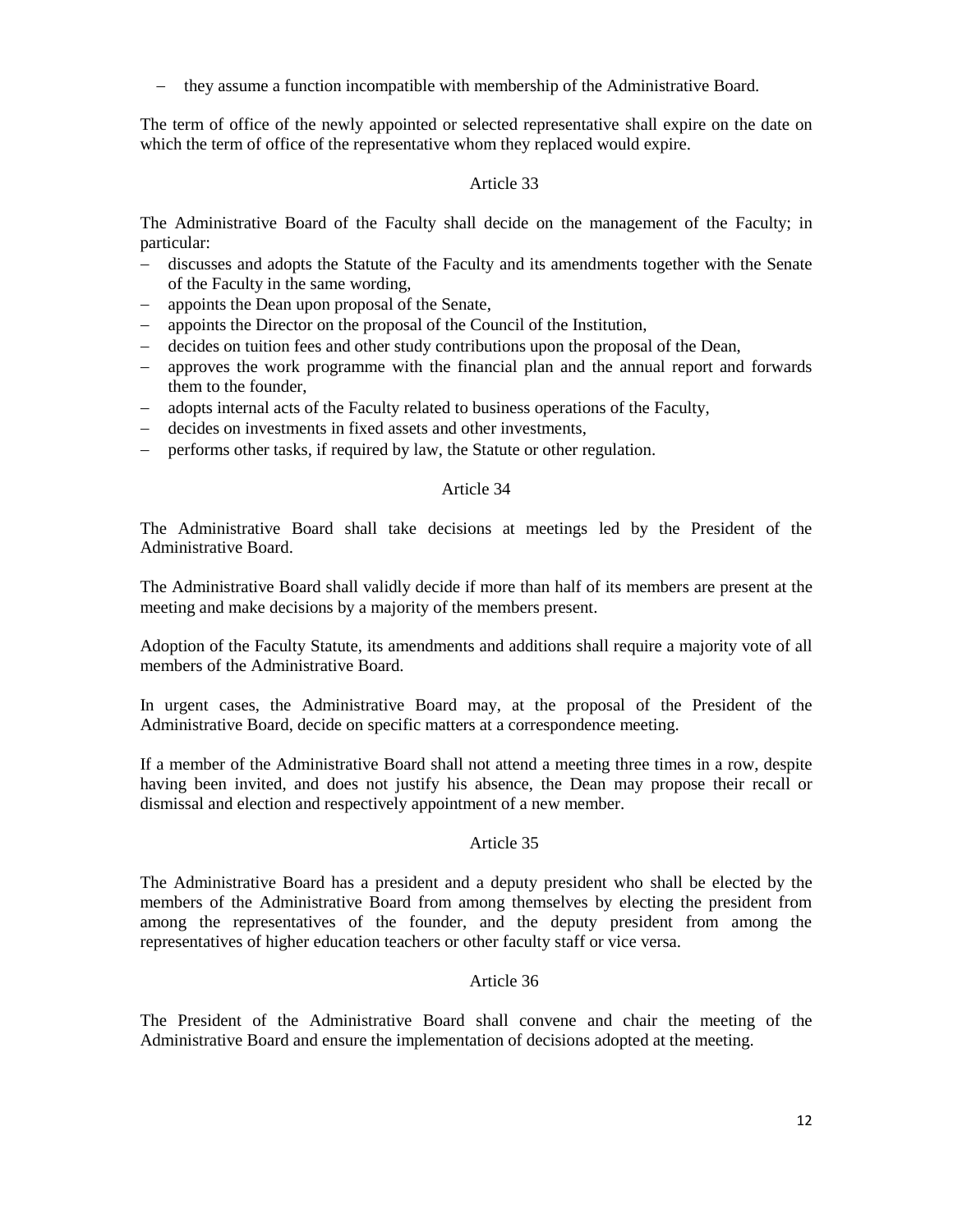The Chairman of the Administrative Board shall convene meetings, if need be, but must convene it at least twice a year, or when required by the Dean of the Faculty or a third of the members of the Administrative Board.

The manner in which the Administrative Board operates may be further specified in the Rules of Procedure.

# <span id="page-12-0"></span>**4.4 The Dean**

### Article 37

The Dean is the management body and expert Head of the Faculty and represents the Faculty. The Dean shall propose the adoption of general acts, decisions and policies to the Administrative Board, the Senate and other bodies of the Faculty, and is responsible for their implementation. The Dean shall ensure the legality of work and the efficiency of the faculty business and report to the Academic Assembly of the Faculty, to the Senate of the Faculty and to the Administrative Board of the Faculty.

The Dean of the Faculty has the powers and responsibilities in accordance with the Act on the Establishment of the Faculty and this Statute. In particular, he carries out the following tasks:

- − leads, directs, supervises and coordinates the educational, scientific-research and other work of the Faculty,
- − provides and is responsible for legality of the operation of the Faculty and for fulfilment of its obligations, stipulated by law and other regulations,
- − monitors, identifies and proposes quality improvement measures in all areas of activity,
- − together with the Director, prepares the development plans of the Faculty,
- − determines the organisation of the Faculty,
- − reports to the Academic Assembly of the Faculty at least once a year,
- − convenes and directs the work of the Senate and enforces the decisions adopted,
- proposes and appoints the Vice-Deans with the consent of the Senate of the Faculty,
- − proposes a member of the Administrative Board from the ranks of higher education teachers or other faculty staff,
- − signs diplomas,
- − awards prizes and awards at the ISSBS,
- − determines the disciplinary responsibility of students and imposes measures on them,
- − as the second level authority decides on student roles, unless otherwise provided by the Statute of the Faculty,
- − decides on disciplinary responsibility of employees and pronounces disciplinary measures,
- − performs other tasks in accordance with the law, the Statute of the Faculty and the general acts of the Faculty.

## Article 38

At the proposal of the Senate, the Dean of the Faculty is appointed by the Administrative Board for a term of four years.

## Article 39

The Dean electing process begins six months prior to the end of his term. The decision to start the procedure for election of the Dean of the Faculty is made by the Senate of the Faculty.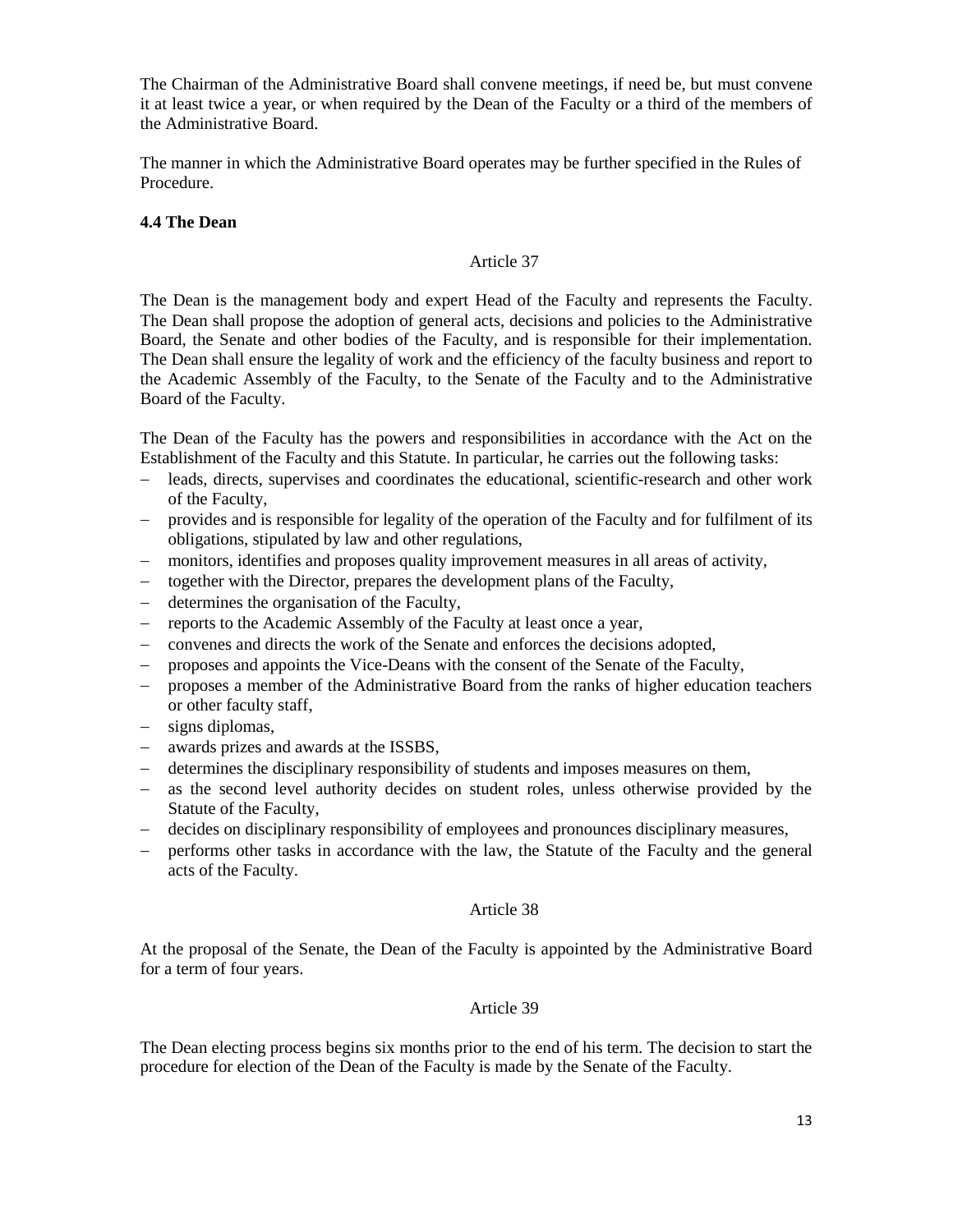A higher education teacher, employed at the ISSBS and able to, with his knowledge, professionalism, general knowledge and experience, creatively contribute to the development of the Faculty and successfully lead it, may be appointed as the Dean.

## Article 41

The candidate for the Dean of the ISSBS from among higher education teachers and researchers may be nominated by the Administrative Board or by at least ten higher education teachers, faculty assistants or researchers employed at the ISSBS.

The Commission for management of the Election of the Dean process shall forward the proposal to the President of the Academic Assembly of the Faculty.

## Article 42

The Academic Assembly shall select, by a secret ballot, a maximum of three candidates who have received the most votes and propose them to the Senate of the Faculty.

The Senate of the Faculty shall examine the applications. The Senate shall conduct the elections and send the results of the election of the Dean to the Administrative board for the appointment of the Dean.

In the event of the non-election of the Dean, the current Dean shall operate the Faculty until the new Dean is appointed.

If - in the situation described in the previous paragraph - the current Dean does not want to operate the Faculty until the appointment of a new Dean, the Vice-Dean is in charge.

#### Article 43

The Dean of the Faculty may be relieved from office early:

- − at their own request,
- − if they violate the reputation of the Faculty and cause damage to its operation by their actions,
- − if they lose their higher education title,
- − for other justified reasons.

The Administrative Board shall decide on dismissal of the Dean upon the proposal of the Senate of the Faculty.

#### Article 44

If there are reasons referred to in the first paragraph of the previous article, the Dean of the Faculty may, by a decision, relieve the Vice-Deans from office early.

## Article 45

#### <span id="page-13-0"></span>**4.5 The Student Council**

The Student Council is a student body of representatives and shall have seven (7) members, so, as a rule, student from undergraduate and postgraduate programmes in the school are represented.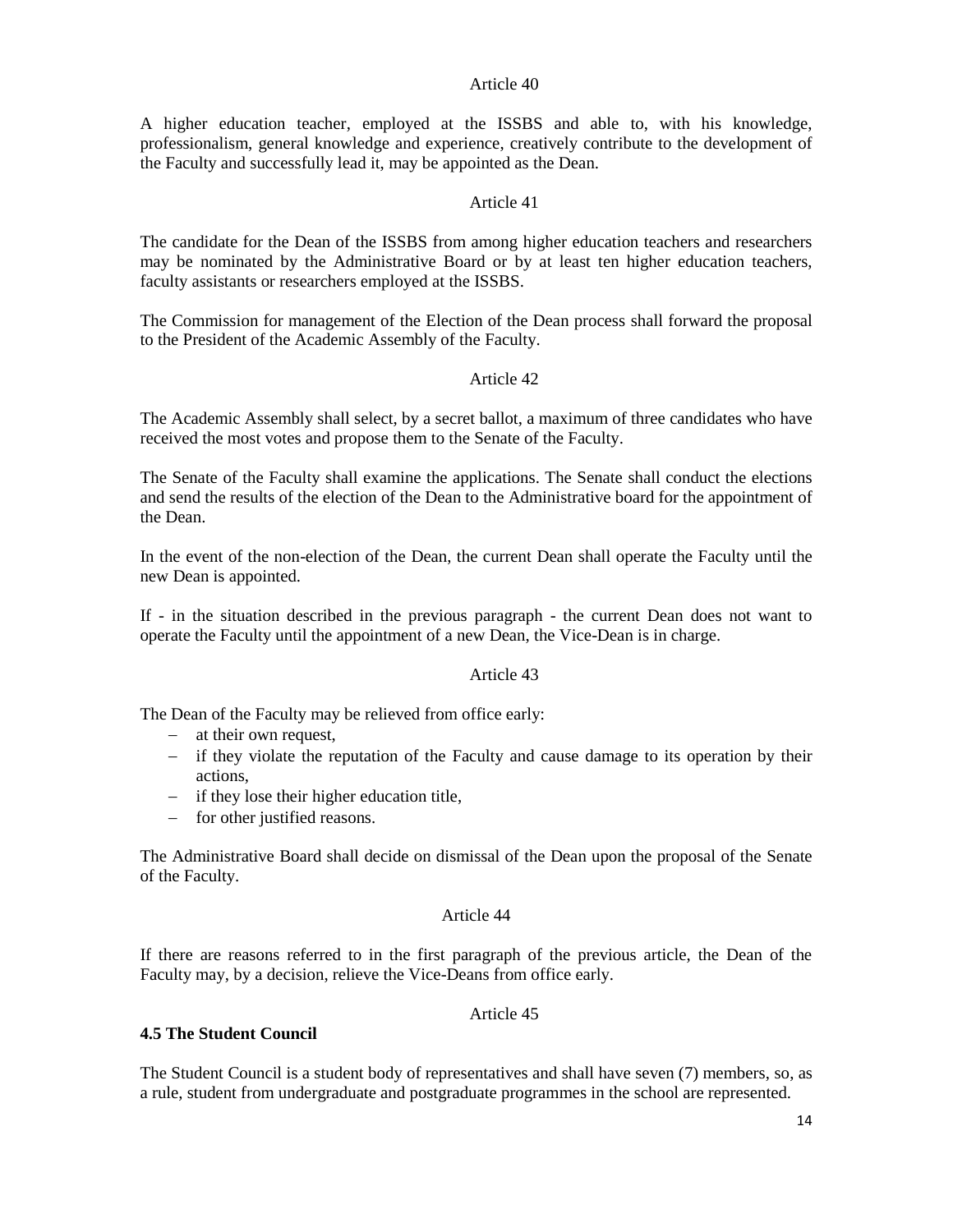Elections shall be held on the basis of a call by the Dean no later than in November of the current academic year. The election procedure is specified in the call.

# Article 47

The term of office of elected representatives of the Student Council is one year or until the new Student Council is constituted. The Student Council representative may be re-elected.

# Article 48

During the first (constituent) session, the Student Council shall elect, with a majority of votes of the members of the Student Council:

- − the President, the Deputy President,
- − two members for the Senate,
- − one member for the Commission for student affairs,
- − one member for the Commission for quality and evaluation and
- − student representatives for the Academic Assembly of the ISSBS.

The Student Council shall be represented by the President of the Student Council, and in his absence, by the Vice President.

#### Article 49

The individual representative of the Student Council may be relieved from office for the following reasons:

- three times unjustified absence from session,
- unjustified disclosure of personal data,
- other serious violations of the obligations of the student representative in accordance with the acts of the Student Council and the Faculty.

## Article 50

The Student Council performs the following tasks:

- − discusses and submits an opinion on the proposal of a Statute in matters related to student rights and obligations,
- − considers and adopts acts on the functioning of the Student Council with the consent of the Senate,
- − discusses all matters relating to the rights and obligations of students,
- − gives an opinion on the educational work in the process of election to the title of higher education teachers, researchers and faculty assistants,
- − forms an opinion on the candidates for the Dean of ISSBS,
- − elects student representatives to the working bodies of the ISSBS,
- − organises elections to the Student Council,
- − discusses and approves the Annual Programme and the Annual Report on extra-curricular activities of the students,
- − performs other tasks related to the rights and obligations of students, in accordance with the laws, the Statute and internal acts.

Article 51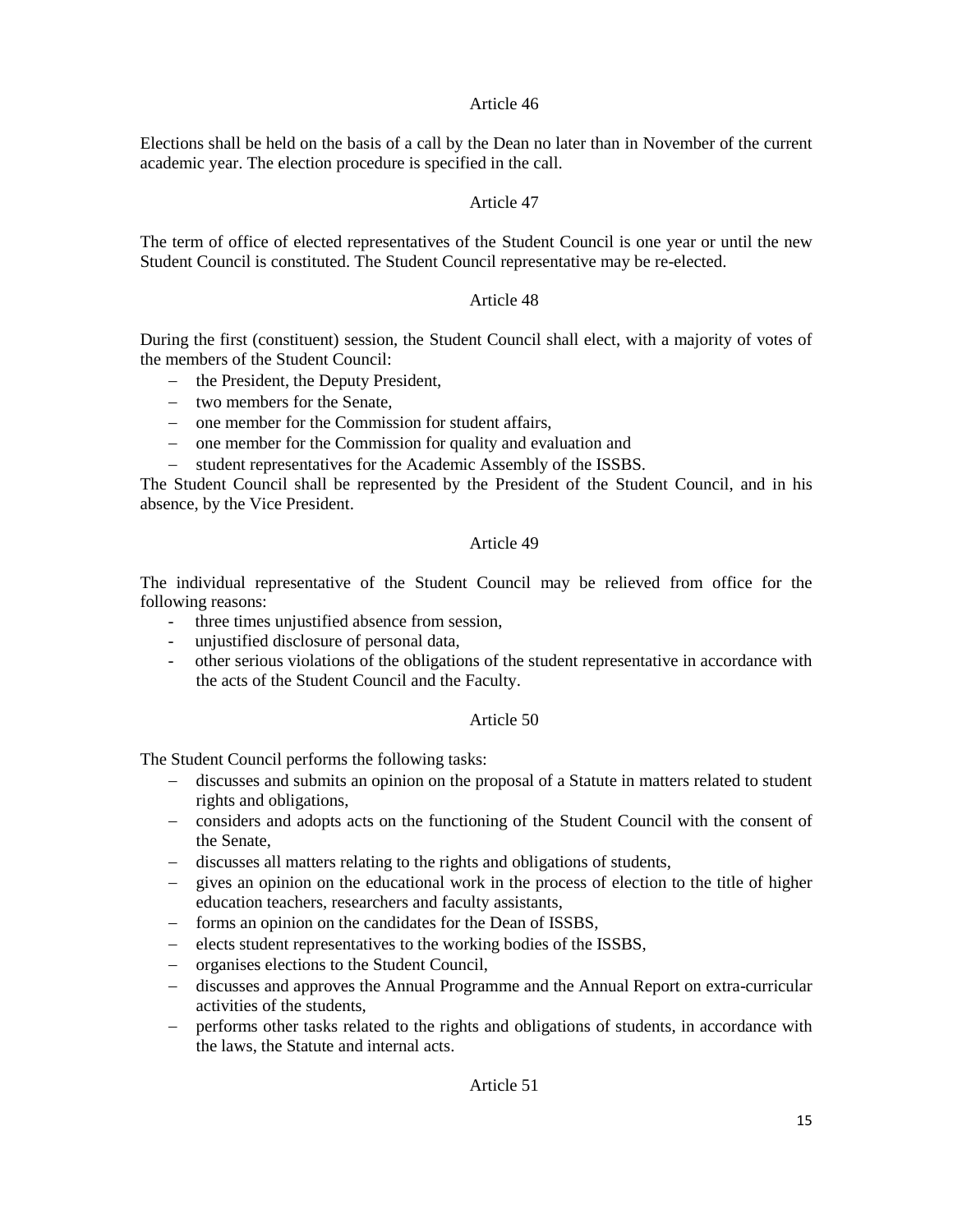The Student Council shall operate at meetings convened and led by the President or his deputy. The Student Council shall validly decide if a majority of its members are present. It decides by a majority of the members present. The work and sessions of the Student Council are public. At the proposal of a member of the Student Council, the public may be restricted or excluded by a decision only if that is decided by the Student Council on the grounds of the nature of the matter under consideration. The Student Council meetings are regular and correspondent. The Student Council quorum shall exist if more than half of the Student Council members are present at the meeting.

### Article 52

Student representatives in the bodies and working bodies of the ISSBS shall regularly report on their work orally, at Student Council meetings or in writing, to the President of the Student Council.

### Article 53

Activity in the Student Council is voluntary. In the event that the Student Council performs student extra-curricular activities on the basis of the adopted Annual Programme of the ISSBS, the extra-curricular activities providers are entitled to reimbursement of material costs (telephone, parking, transport and other services).

The manner in which the Student Council operates may be further specified in the Rules of Procedure.

#### <span id="page-15-0"></span>**4.6 The ISSBS Council**

### Article 54

The ISSBS Council is an advisory body of the Faculty that includes entrepreneurs, experts, academics and graduates.

The ISSBS Council shall have from six to fifteen members, invited to participate by the Dean of the ISSBS, who also appoints them. The term of office of the members of the ISSBS Council is bound to the term of office of the Dean, until revocation or withdrawal. Following the expiration of their term of office, the members of the Council may be reappointed.

The ISSBS Council contributes to:

- better integration with the economic and social environment,
- easier access to feedback from the labour market,
- insight into the needs of the labour market,
- critical reflection on study programmes.

#### <span id="page-15-1"></span>**4.7 The Director**

#### Article 55

The Director is the ISSBS body which represents the ISSBS under the authority of the Dean and is responsible for his work to the Dean.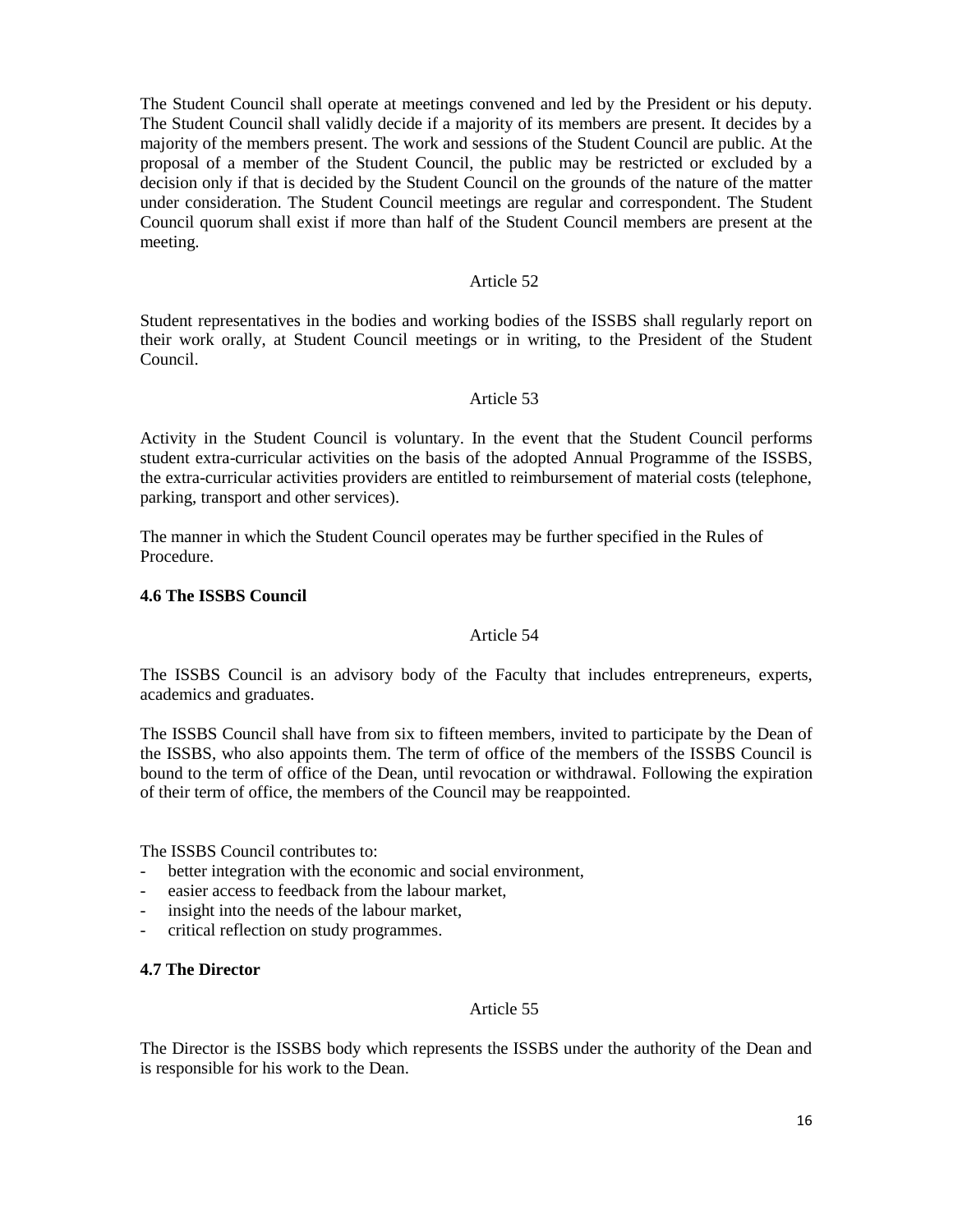The Administrative Board of the Faculty may assign specific powers and responsibilities in the management of the faculty's assets to the Director.

# Article 57

The Director performs the following tasks, in particular:

- manages, organises, coordinates work and business and is responsible of the legality of the operation of the Faculty,
- together with the Dean, elaborates development plans of the Faculty,
- in cooperation with the Dean, elaborates annual plans for activities of the Faculty within the development plan and monitors their implementation,
- plans, organises, directs and supervises the strategic activities of the Faculty in accordance with the development and annual plan,
- cooperates with the competent ministry in the regulation of financial and business matters,
- prepares a price list for the Faculty,
- participates in the preparation of the annual financial plan and financial report of the Faculty for the competent ministry,
- is responsible for donations / sponsorships,
- participates in the work of the Administrative Board and the Senate without the right to vote,
- decides on the instalment payment of the tuition fees upon the student's proposal,
- decides on the payment of the material costs of the Student Council,
- negotiates working and contractual relationships with workers; with teaching staff and by consulting the Dean of the Faculty,
- performs authorising duties related to the operation of the financial plan following the authorisation of the Dean,
- issues decisions, organisational instructions and organisational measures regulating the business and work of professional services on the basis of the authorisation of the Dean,
- signs business documents on disposal of funds,
- is responsible for preparing materials for the faculty bodies meetings and executes the decisions,
- reports to the authorities on the operation of the Faculty,
- performs other tasks in accordance with laws and the Statute of the ISSBS.

## Article 58

The Director shall be appointed by the Administrative Board on the proposal of the Council of the Founding Institution (with no tender procedure). The Director is appointed for a term of 4 (four) years and may be reappointed after the term of office expires.

The Director may be relieved from office before the term of office expires. The Administrative Board decides on the relieve from office of the Director upon the proposal of the founder.

# <span id="page-16-0"></span>**5 EDUCATIONAL WORK**

## <span id="page-16-1"></span>**5.1 Study programmes**

# Article 59

Studies at the ISSBS are conducted according to publicly recognised undergraduate, postgraduate and supplementary study programmes.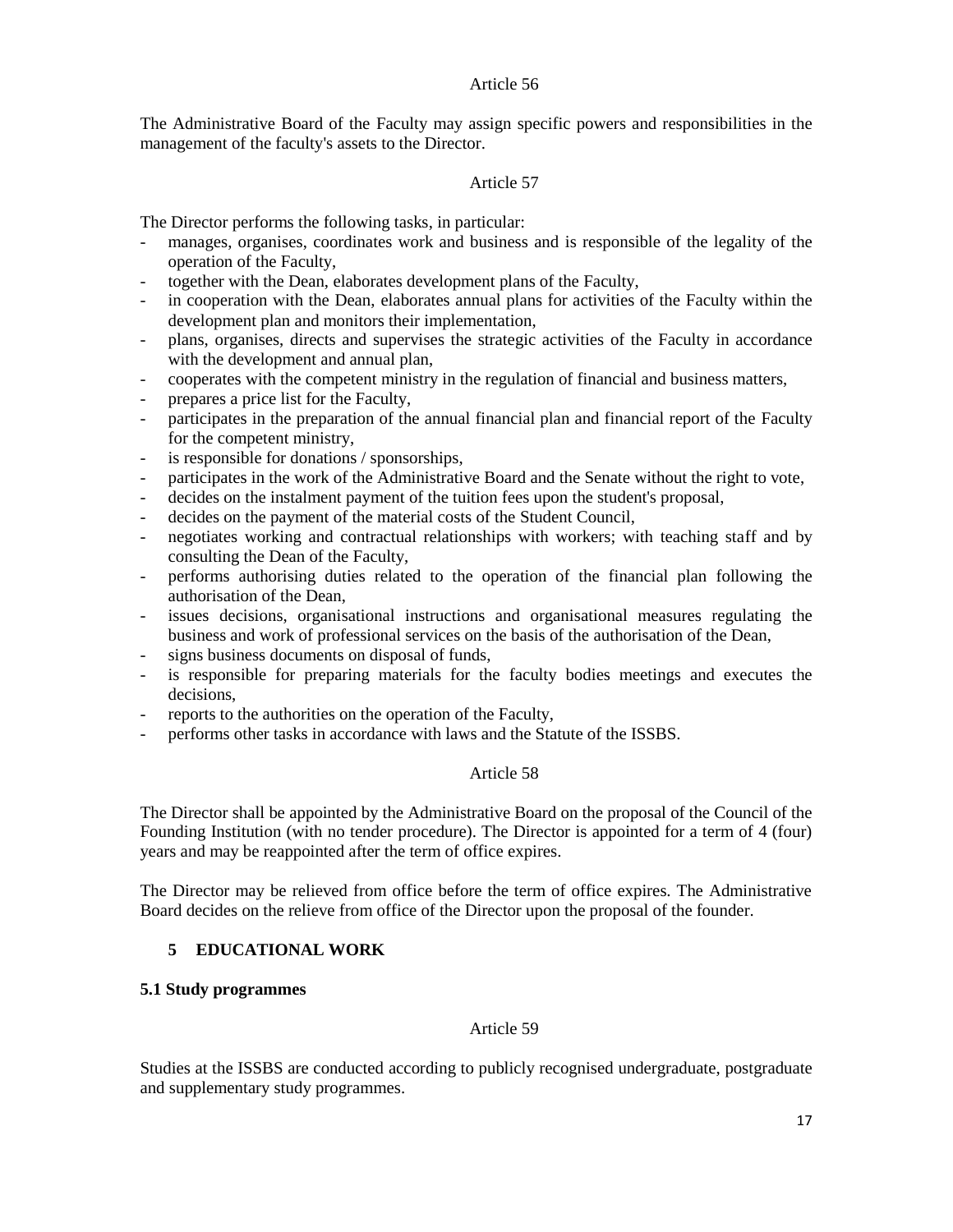If a small number of students (ten or less) enrol in the study programme or choose a specific course subject, organised forms of higher education (lectures, seminars, tutorials) shall be organised in the form of consultations or a smaller number of contact hours (part-time study).

In implementing study programmes or subjects in part-time studies, at least 30% of the contact hours of the organised undergraduate accredited degree programme and at least 60% of the contact hours of the organised forms of postgraduate accredited study programme are carried out.

# Article 61

Upon having completed all study obligations in the undergraduate or postgraduate study programme, the ISSBS awards a diploma to the student.

The diploma is an authentic instrument and contains all the required elements in accordance with the Decision on the Form and Content of the Authentic Instrument.

#### Article 62

Upon having completed the study obligations in the supplementary programmes, the ISSBS issues the participant of such programme a certificate, which is a public document and contains all the prescribed components in accordance with the Decision on the Content and Format of Public Certificates on Completed Education at the Faculty.

### <span id="page-17-0"></span>**5.2 The Method of implementation of study programmes**

### Article 63

The ISSBS carries out full-time study, part-time study, distance study (e-learning).

Distance study (e-learning) is web-based and takes place in a virtual learning environment that students have access to online. Students have adequate pedagogical and technical / administrative support during their studies. Students may be offered consultations (training) at the seat or at another location to ensure the effectiveness of the programme. Distance study may be partially or fully carried out as a full-time and / or part-time study.

Teaching units can be partially or fully implemented in a virtual learning environment in the form of full-time or part-time study.

Notwithstanding the provisions of Paragraphs 1 and 2 of this Article, if compatible with the nature of the course, the organisation and schedule of lectures, seminars and exercises can be adapted to the possibilities of students (part-time studies).

## <span id="page-17-1"></span>**5.3 The Language of instruction**

#### Article 64

The language of instruction at the ISSBS is Slovenian.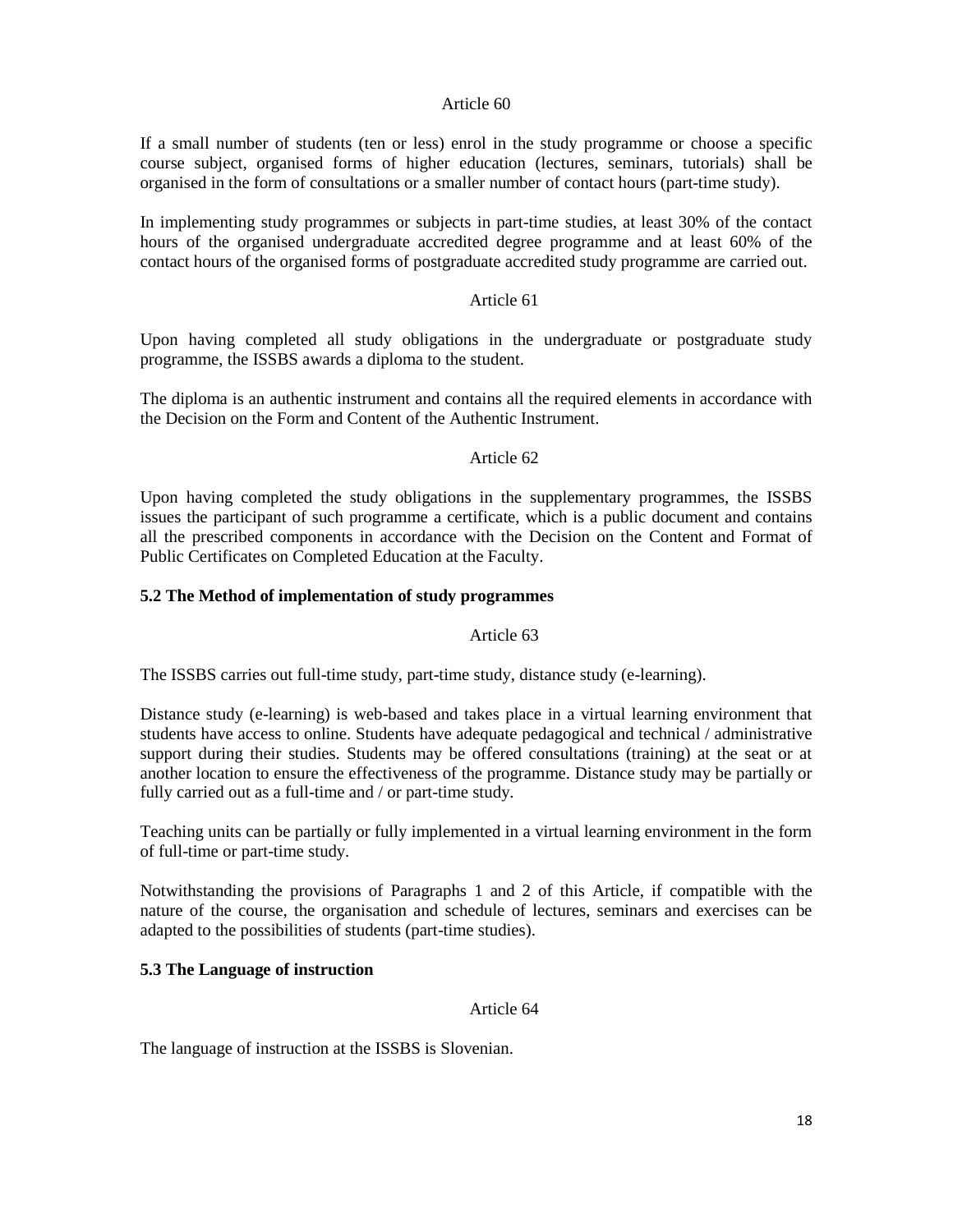The study programme may be carried out in a foreign language if done in cooperation with visiting higher education teachers from abroad or if a large number of foreign students are enrolled in it.

## <span id="page-18-0"></span>**5.4. The Academic year and the study calendar**

### Article 65

The academic year runs from 1 October to 30 September.

The weekly time requirement for undergraduate studies is 20 to 30 hours of organised forms of teaching or 40 hours of professional practice in an organisation. If a study programme contains practical training, the total load on the student may not exceed 40 hours per week and 42 weeks per year.

Notwithstanding the provisions of paragraphs 1 and 2 of this Article, the implementation plan for each academic year can adjust the organisation and timing of lectures, seminars and exercises to the possibilities of students (part-time study).

During the academic year, the Faculty ensures the implementation of teaching units in accordance with the implementation plan. In case of interruption of studies (1st, 2nd or 3rd cycle), the Faculty does not provide students with the implementation of study units and an adjusted implementation schedule.

### Article 66

The study calendar specifies:

- − beginning and end of the academic year,
- − schedule of organised education and
- − four exam periods.

Exam periods are defined so that, as a rule, they do not overlap with organised education.

## <span id="page-18-1"></span>**5.5 Enrolment**

## Article 67

Enrolment in publicly valid study programmes shall be made on the basis of a public tender. Anyone meeting the conditions stipulated by law may enrol in the study programme, on the basis of a call for enrolment.

Eligibility requirements for enrolment into a study programme or a supplementary study programme are also met by individuals who had completed equivalent education abroad. Equivalence of education is established in the process of recognition of foreign education for continuing education. The procedure is governed by the Regulations.

The number of enrolment places in undergraduate and graduate programmes is approved by the Senate.

Applications for enrolment in undergraduate and postgraduate study programmes are published by higher education institutions at least six months before the beginning of a new academic year.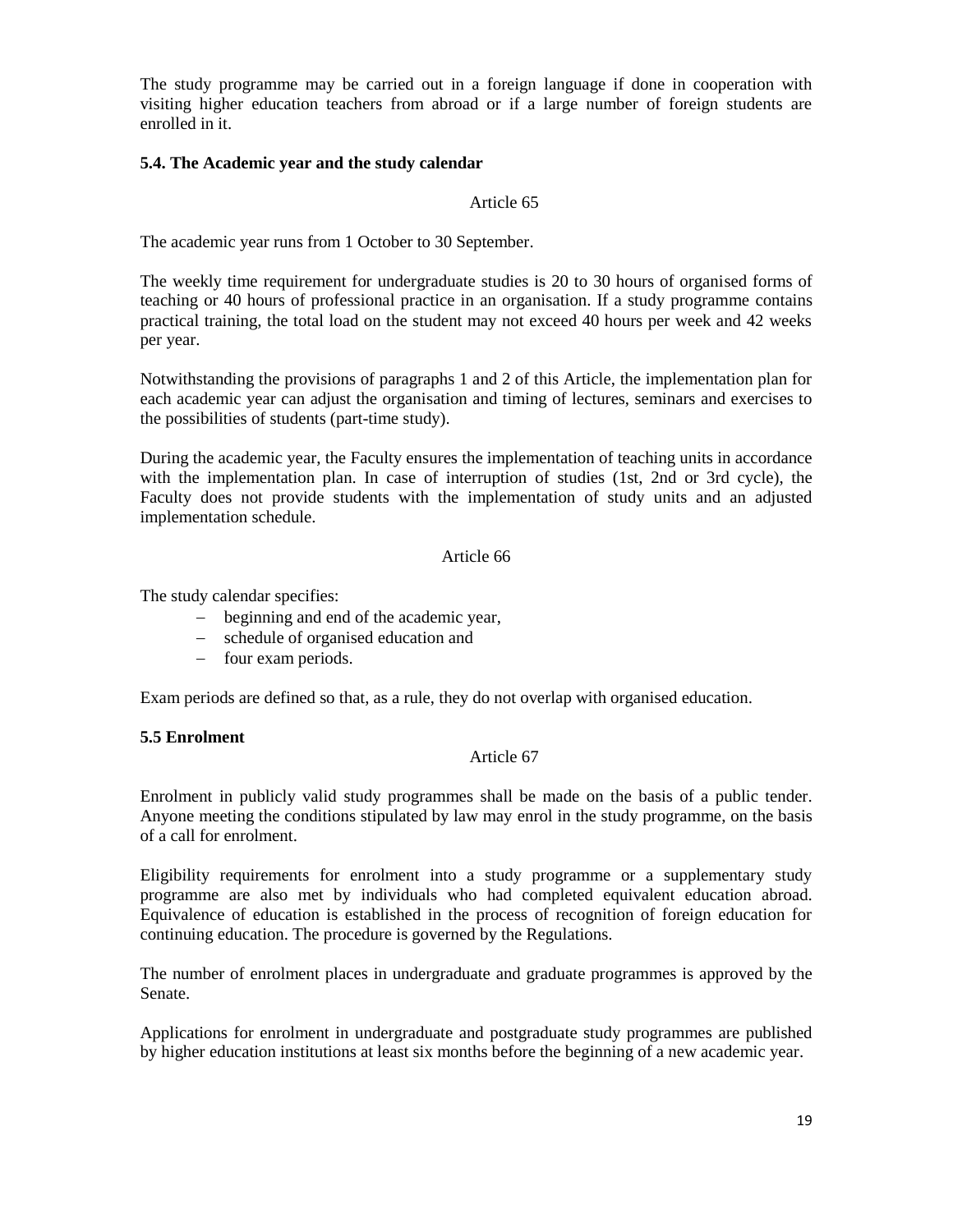Admission requirements as well as criteria and procedures for selecting candidates in the event of enrolment restrictions are in accordance with the study programme and the law.

## <span id="page-19-0"></span>**5.6 Knowledge assessment, recognition of exams and other study obligations and the graduation process**

## Article 68

Assessment of knowledge, recognition of teaching units, other study obligations and the graduation process are defined in the study programmes and internal rules of the ISSBS.

<span id="page-19-1"></span>**5.7 Progression to the higher year, re-enrolment, extending status, fulfilment of obligations of a higher year, faster progression, progression of studies after interruption, transitions between programmes, and parallel studies** 

#### Article 69

### <span id="page-19-2"></span>**5.7.1 Progression to the higher year and re-enrolment**

A student can enrol to the higher year if they have fulfilled the obligations determined by the study programme for enrolment to the higher year.

A student who has not fulfilled all the obligations stipulated in the study programme may repeat the year once during the study if they have fulfilled the conditions for repetition determined by the study programme.

#### Article 70

### <span id="page-19-3"></span>**5.7.2 Extending student status**

In cases where the student has not fulfilled the obligation to enrol to the higher year for justified reasons, the student status may be extended for one academic year.

Extending student status for justified reasons, such as: longer illness, exceptional family and social circumstances, parenting (father and mother) and status of a student with special needs, is decided upon by the committee responsible.

#### Article 71

#### **5.7.3 Performing higher year obligations**

- a) a student with an average of above 8.5 and outstanding academic achievement (e.g., publication of papers at an international scientific conference, individual publications in scientific or professional publications, awards in student competitions) may be allowed to pursue more than 60 ECTS credits during the academic year,
- b) a student who, at the time of enrolment in the study year, has partially completed the obligations of the year of enrolment in the amount of at least 12 ECTS credits, may be allowed to take higher year examinations up to a total of 60 ECTS credits in the academic year.

Performing higher year obligations has to be approved by the competent committee and determines the list of possible teaching units and the scope of the credit points that could be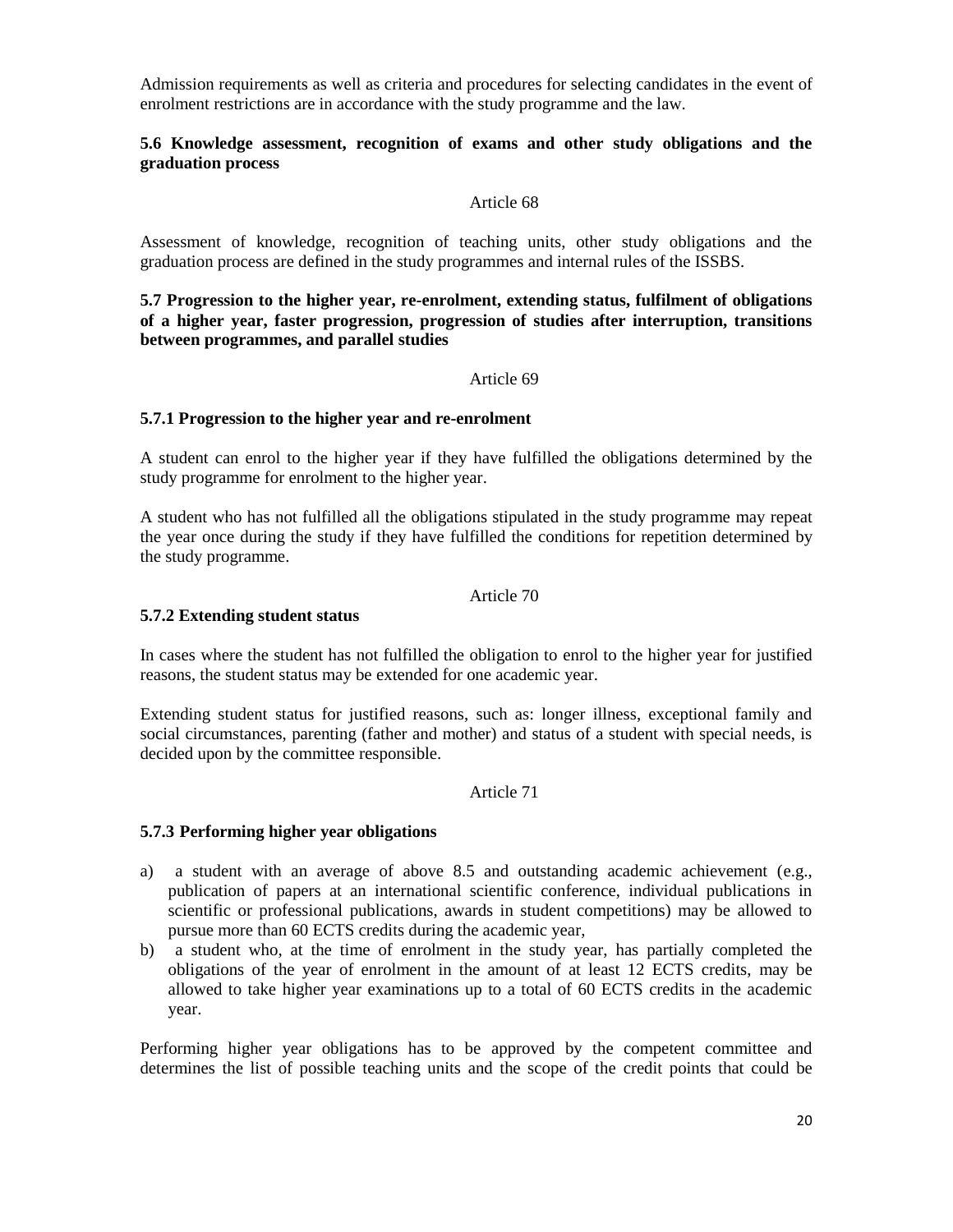performed. In determining the obligations, the Commission takes into account their vertical and horizontal connectivity.

During the academic year, the Faculty ensures the implementation of teaching units in accordance with the implementation plan. This means that in the case of the right to perform higher year obligations, the Faculty provides neither customised timetables for implementation, nor examination dates.

### Article 72

### <span id="page-20-0"></span>**5.7.4 Faster progression**

A student who demonstrates outstanding academic achievements and who, in accordance with point (a) of the preceding article, completes the appropriate amount of higher year obligations early and thus meets the conditions for promotion, shall be allowed to enrol to the higher year for which they qualify.

### Article 73

## <span id="page-20-1"></span>**5.7.5 Progression of study after an interruption**

The interruption of study commences on the day of signing out from the study programme or non-enrolment to the higher year, or if the student does not enrol within twelve months following the end of the last semester.

If studies have been interrupted for 24 months or less, a student may continue and complete it according to the study programme enrolled, thus retaining the right to fulfil study obligations according to the study programme they have enrolled in.

If more than 24 months have passed since the end of the academic year in which the student was last enrolled, they have to, in order to continue their studies, submit an application to the competent committee. The application and the missing study obligations based on the decision are charged in accordance with the applicable price list.

If a student has interrupted their studies or repeated the year and the study programme in which they enrolled has changed before re-enrolment, they may be recognised already fulfilled obligations corresponding to the learning obligations of the changed programme and allowed to continue or finish the study according to the changed study programme, so that they may be assigned additional study obligations in scope and content that enable them to achieve the learning outcomes of the modified study programme. In this case, the student shall continue to study under conditions of the modified study programme. The student shall submit the application to the competent committee.

The student has to meet all financial and other obligations before being issued the certificate of graduation.

### <span id="page-20-2"></span>**5.7.6 Transition between programmes**

#### Article 74

The transition between programmes is possible under the conditions determined in accordance with the accredited study programme on the basis of the applicable legislation. The applicant has to meet the enrolment conditions in the initial year of a study programme.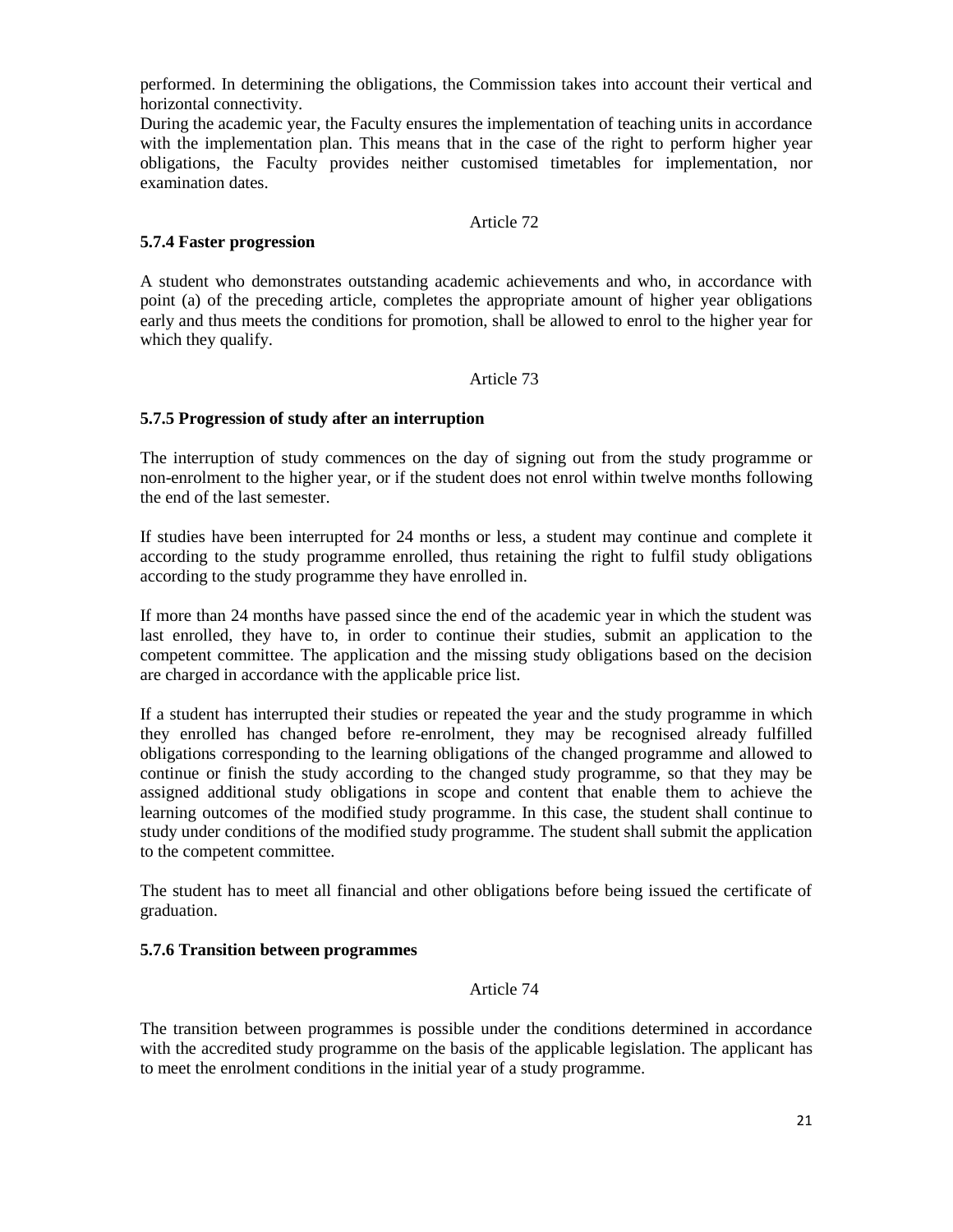The applicant submits an application for transition between study programmes on the basis of a call for enrolment specifying the deadline and procedure. The applicant has to submit an application with proof of fulfilment of obligations in the previous study programme together with the syllabuses to the competent committee.

# <span id="page-21-0"></span>**5.7.7 Parallel studies**

# Article 75

Students may study in several study programmes (parallel education).

Having successfully completed the first year of study, a student may enrol in another study programme in parallel if he meets the conditions for enrolment in the 1st year.

A student wanting to study in parallel shall attach a certificate of fulfilment of obligations for enrolment to the higher year of the higher education institution at which he has already been enrolled, and the consent of the competent body of that institution for parallel study to his application.

## <span id="page-21-1"></span>**5.8 Tuition fees and other contributions**

# Article 76

The amount of tuition and other contributions shall be adopted by the Administrative Board.

The student shall be charged for missing study obligations:

- 12 months after the completion of the last year of full-time study at study programmes of the 1st or 2nd cycle or

- 24 months after the completion of the last year for part-time study and for full-time study, insofar as they pay tuition fees for the study in 1st or 2nd cycle study programmes, and

- after 36 months for students of 2nd cycle study programmes, who also have to complete an additional year by the end of their studies, and for students of 3rd cycle study programmes.

In case the student from the previous paragraph keeps the student status even after the expiration of 12, 24 or 36 months following the end of the last year of study, the charging of missing study obligations shall be postponed for the duration of the student status.

# <span id="page-21-2"></span>**6 SCIENTIFIC-RESEARCH WORK AND GUIDANCE**

## Article 77

The ISSBS carries out scientific-research, guidance and development work, as well as research and other projects at national and international level.

# Article 78

As a rule, higher education teachers, faculty assistants and researchers shall carry out scientificresearch, development activities and guidance work within the ISSBS.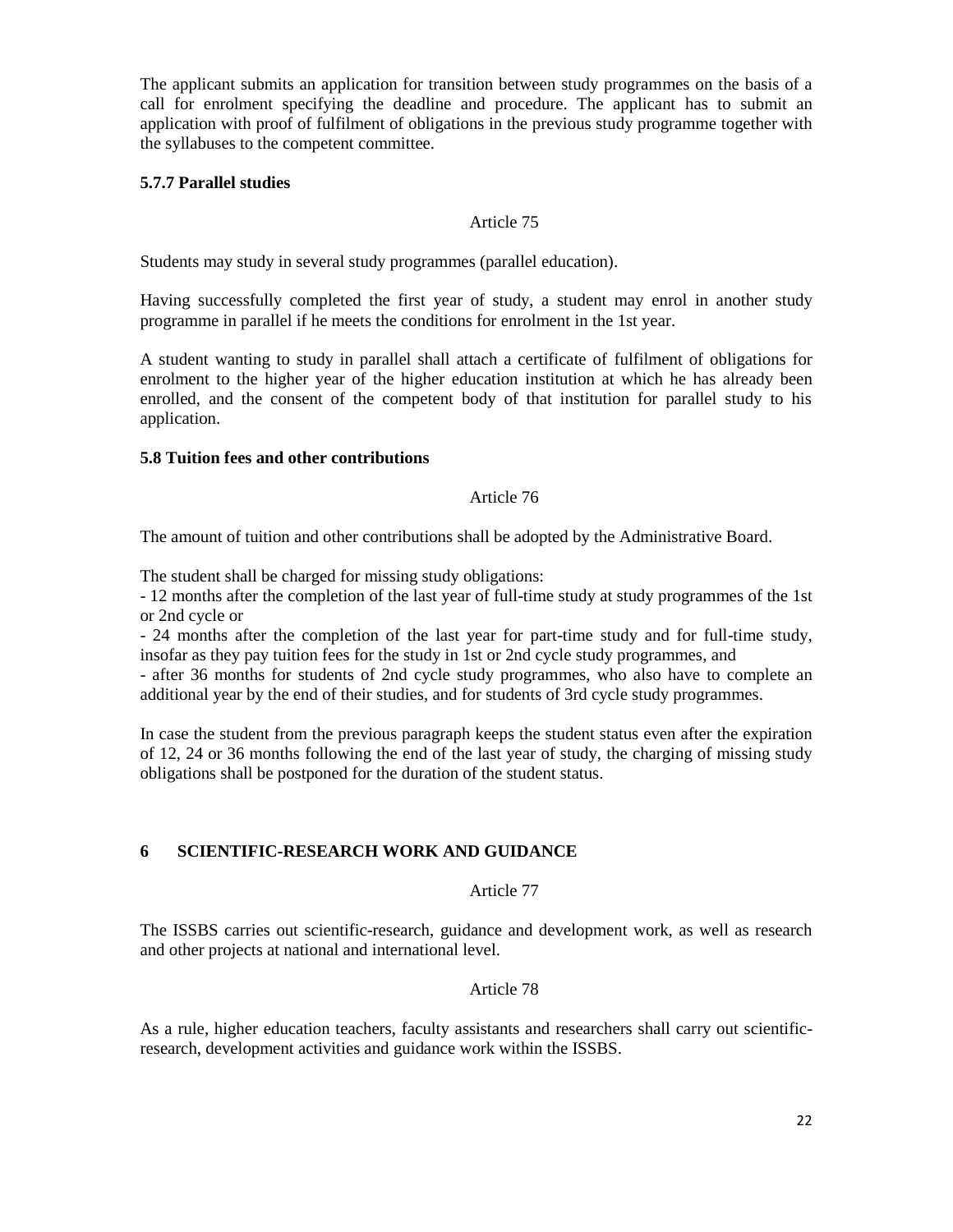# <span id="page-22-0"></span>**7 HIGHER EDUCATION TEACHERS AND ASSISTANTS, RESEARCHERS, RESEARCH ASSOCIATES AND OTHER STAFF AT THE ISSBS**

### Article 79

Employed at the ISSBS are:

- − higher education teachers, faculty assistants and researchers,
- − administrative and technical staff.

#### Article 80

Higher education teachers and faculty assistants, researchers, research associates and other staff shall **c**arry out educational work, scientific-research activity. Their jobs are defined by the Act on job classification. The deadlines for filling the position and the method of occupation are defined by the announcement of the job vacancy in accordance with the applicable legislation and internal acts of the ISSBS. The procedure for election to the title of higher education teachers, researchers and faculty assistants is regulated in accordance with the applicable legislation and the Criteria for election to the titles of ISSBS, of which the Instructions for the implementation of the criteria are an integral part.

Article 80a (procedure for recognition of titles)

Titles obtained at other Slovenian higher education institutions shall be recognised at the Faculty for the period equal to the obtained election to the title at another higher education institution.

In the event that the higher education teacher / faculty assistant is in the process of being elected to the title at another HEI, they have to submit a proof of being in the process of election to the title and that the validity of the existing title shall be extended until a final decision is taken.

Article 80b (extension of the validity of the existing title for the duration of the procedure)

A candidate who holds a valid title and wishes to be elected to the same or to another title has to submit an application for election to the same or another title no later than six months before the expiry of the valid title. If the procedure has not been completed by the time the validity of the previous title expires, in the case of a timely application, the existing title shall be considered valid until the decision is final.

#### Article 81

To work outside the ISSBS, the consent of the Dean of the ISSBS is required.

## Article 82

For the exercise of rights, obligations and responsibilities, including the disciplinary responsibility of faculty employees, the provisions of the Employment Relationships Act and the relevant employment contract or a civil law contract shall apply.

## <span id="page-22-1"></span>**8 ISSBS STUDENTS**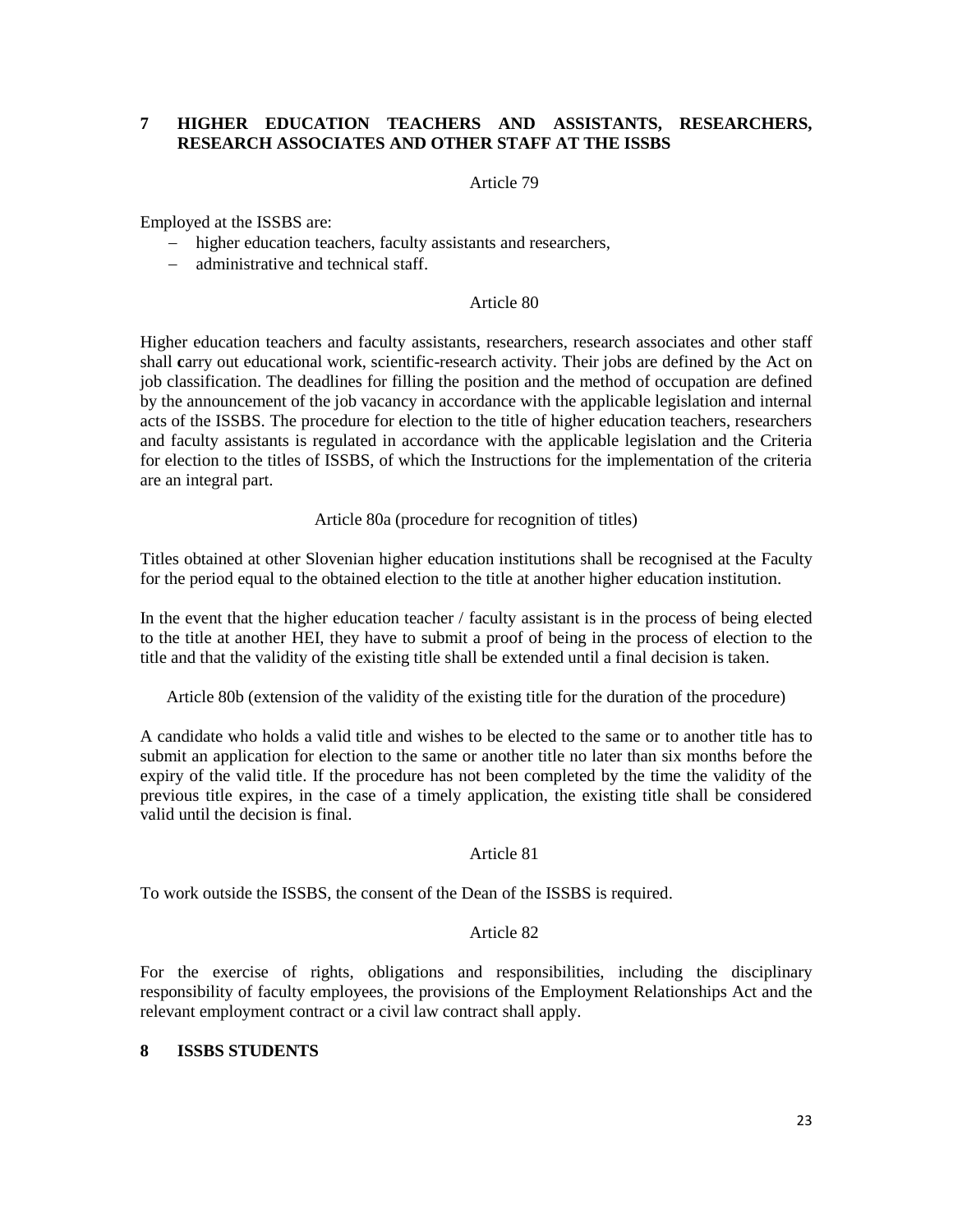### <span id="page-23-0"></span>**8.1 The student status**

## Article 83

A student is an individual enrolled in study programmes in order to obtain faculty education.

Students shall prove their student status with a student identity card. The content and format of the student ID card are determined by a special Faculty policy.

Student status is terminated if the student:

- − graduates from 1st and 2nd cycle study programmes (the status expires at the end of the academic year in which they graduated),
- − graduates from a 3rd cycle study programme,
- − does not graduate from a 1st cycle study programme within 12 months upon completion of the final year,
- − does not progress to a higher year,
- − drops out,
- − gets expelled from the Faculty,
- − completes postgraduate studies,
- − does not complete the 2nd cycle master's degree programme within 12 months upon completion of the final year,
- − does not complete the 2nd cycle postgraduate study in a single master 's degree programme within 12 months upon completion of the final year,
- − does not complete the 3rd cycle postgraduate study within 12 months upon completion of the final year.

Notwithstanding the third and eighth indents of the previous paragraph, the student status shall cease at the end of the last trimester, if a student repeated a year or transferred to another study programme in the course of their studies.

In cases referred to in the 3rd, 5th, 8th and 9th indents of the first paragraph and the second paragraph of this Article, the student status may also be extended for justified reasons, but for not more than one year.

Students who have student athlete status, student artist status, special needs student status, and students who are unable to complete their study obligations due to health and social conditions can have their student status extended for up to one year.

Mother students who give birth during their studies, and students who become fathers during their studies are entitled to one-year student status renewal for each live birth. The status of the student is decided by the committee responsible.

# Article 84

The student athlete status and the student artist status are given to students to whom the commission responsible grants this status by a decision. The status of a student with special needs is given to students who, upon enrolment, submit the relevant opinion of the competent professional commission for the classification of children and adolescents with mental and physical disabilities, or the opinion of the disability commission, and the competent commission grants them this status by decision. Students referred to in the first and second paragraph of this Article are allowed to carry out the study programme in a customised manner.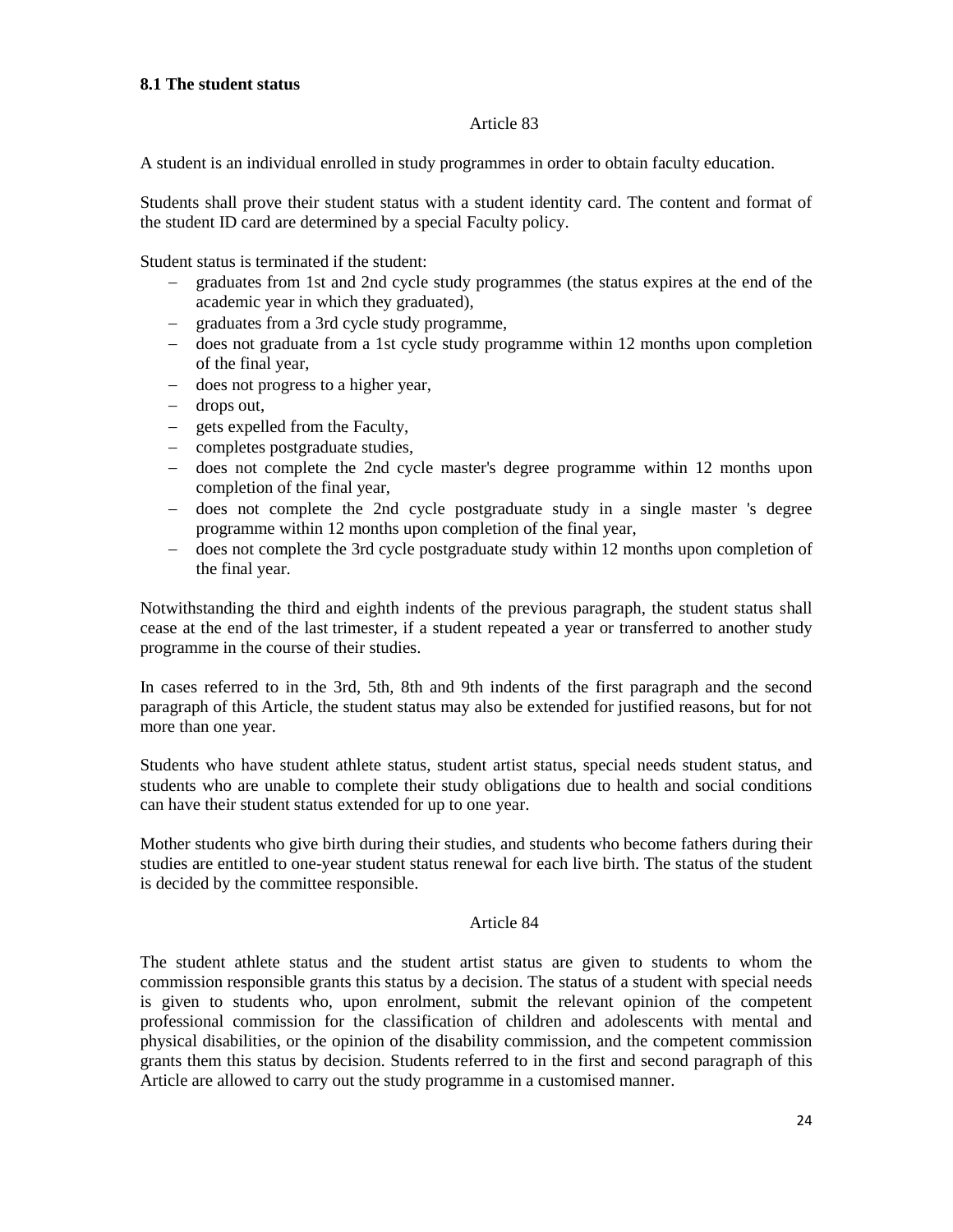Students shall have the right to enrol and study under the same conditions, defined by law, by the Statute of ISSBS and by the study programme. They:

- − study and complete their studies under the conditions in force upon their enrolment,
- − may repeat a year or switch to another study programme or course due to unfulfilled obligations in the previous programme or course,
- − can study in more than one study programme (parallel studies),
- − can study according to an individual programme (more than one study programme at one or more higher education institutions), if allowed by the study programme of the ISSBS,
- − can progress and complete their studies in a shorter time than foreseen by the study programme.

# <span id="page-24-0"></span>**8.2 Rights and obligations of students**

# Article 86

Rights and obligations of students are:

- − attending lectures, seminars and tutorials,
- − actively participating in educational work,
- − cooperating in the activities of the ISSBS bodies through their representatives,
- − taking initiatives, giving opinions and adopting decisions in accordance with the Statute of ISSBS.

### Article 87

Slovenians without Slovenian citizenship may study according to publicly valid undergraduate and postgraduate study programmes as well as supplementary study programmes under the same conditions as the citizens of the Republic of Slovenia.

Citizens of the European Union Member States shall have the right to education in publicly recognised undergraduate and postgraduate study programmes and in supplementary study programmes under the same conditions as the citizens of the Republic of Slovenia.

## <span id="page-24-1"></span>**8.3 Procedure for exercising student rights**

## Article 88

Every student shall have the right to object or appeal against the decisions taken by the ISSBS bodies on his rights, obligations and responsibilities. A student who believes that his rights have been violated has the right to object or appeal within 15 days from the date on which the decision was served on him, in accordance with the Statute of the ISSBS.

The first-instance authority in the case of deciding upon the applications of students and candidates is the competent commission.

The Dean shall decide on complaints related to the work of the competent commission as a second-instance body.

The Senate shall decide on complaints related to decisions of the first and second-instance bodies as a third-instance body.

An administrative dispute may be initiated against the final decision.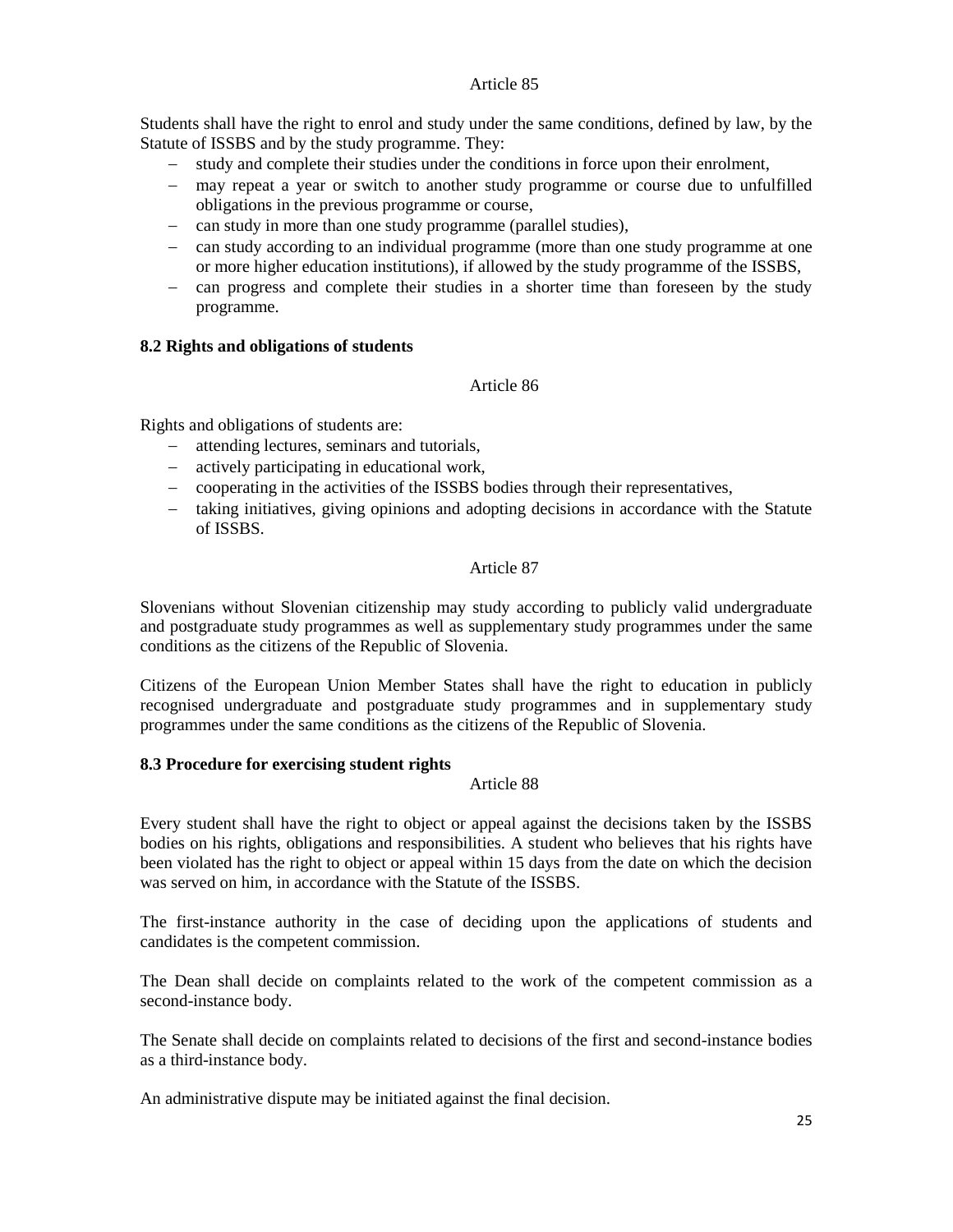## <span id="page-25-0"></span>**8.4 Disciplinary responsibility of students**

#### Article 89

Students are liable to disciplinary action for infringements of duties and failure to fulfil the obligations of the Statute and of the study programme, as well as for damage caused intentionally or through negligence.

The infringements are:

- − inappropriate behaviour that harms the reputation of the Faculty,
- − inappropriate attitude towards students, teachers and colleagues during the implementation of the study programme, and towards other faculty staff,
- − giving false information in order to obtain unjustified benefits to oneself or to others,
- − fraud in knowledge testing,
- − falsification of official documents,
- − serious violations of order and discipline in the educational process and on the premises of the Faculty,
- − causing material damage on the premises of the Faculty or wherever the educational process is carried out.

An initiative to initiate an infringement procedure can be made by employees or students. The Dean decides on disciplinary responsibility and imposes measures.

The Dean may impose the following measures:

- − a reprimand to be served to the student,
- − a reprimand that is posted on the bulletin board,
- − exclusion from the Faculty: the decision defines the duration of the measure.

Detailed rules and procedures are determined by the Rules on Disciplinary Responsibility of Students at ISSBS.

## <span id="page-25-1"></span>**9 RESOURCES, METHODS AND CONDITIONS FOR FUNDING**

#### Article 90

The Faculty shall obtain funds for its activities:

- − from public sources,
- − from tuition fees and other study contributions,
- − from payments for services rendered,
- − by payments for study materials,
- − from international projects,
- − from scientific research projects,
- − from donations, inheritances and gifts and
- − from other sources in accordance with the law.

The Faculty manages and disposes with property in the way and according to the procedure laid down by law and in accordance with the purpose for which it was obtained.

### Article 91

The Institute shall use the surplus of revenue over expenditures to carry out and develop its activities. The disposal of the revenue surplus shall be decided by the Administrative Board in accordance with the applicable legislation. The Faculty is responsible for its obligations with the